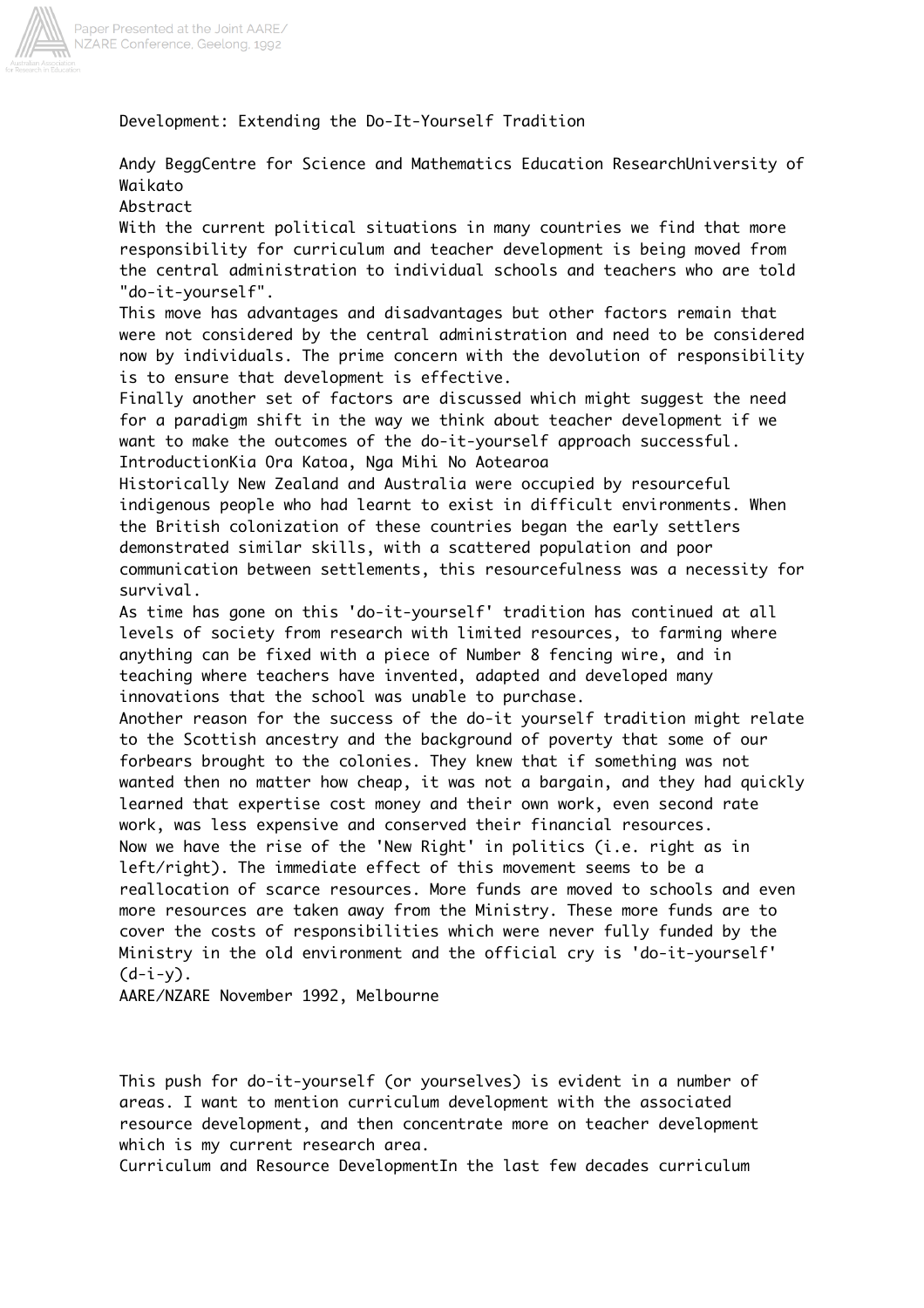

development has been the responsibility of the central agency. Syllabus development for students from ages 5 to 15 and prescriptions for awards for students in their last three years at school have been developed on the research, development and dissemination (RDD) model with very little been done at the research end apart from looking at overseas trends, a small group doing the development, and then, with varying amounts of support the documents have been disseminated.

In mathematics for primary schools the developments have been extended to include textbooks which in many instances were prepared on the assumption that the teachers lacked confidence in mathematics and would therefore want the 'teacher-proof curriculum'. Perhaps this is the major research done in New Zealand mathematics education but unfortunately it has not yet been written up. The hypothesis seemed to have two parts: 1) that a teacher proof curriculum was possible, and 2) that such a curriculum would improve mathematics learning.The results of this experiment seem to me to indicate that both hypotheses need to be rejected.

In the new environment in New Zealand a "National Curriculum" is produced, and sent out. This is the dd model - absolutely no research here (or in the UK), a small d for development reflecting the minimal time span for development and consultation, and another small d for the support in dissemination. The expectation of government is that if they legislate then d-i-y teacher development will ensure that the new curricula is adopted. The Ministry is letting some contracts for short courses so that they can say that they did some teacher development but these are likely to have a minimal affect as past experience suggests that the result will be that the curriculum will be adapted rather than adopted.

The other d-i-y ramification is that our professional association (New Zealand Association of Mathematics Teachers) has decided to take a more positive and proactive leadership role in the development of future mathematics curricula. It is doubtful if the government had expected or planned for this.

With the devolution of responsibility from the centre we have a situation where, without compensatory funds, primary schools have to buy texts from the open-market and as New Zealand publishers and authors are not yet geared up for this, overseas resources are being used. In the long run alternative series of New Zealand resources are likely to become available and more schools will probably move to approaches that are not dependent on texts.

Teacher DevelopmentIn New Zealand ongoing teacher development, like curriculum development, was controlled from the centre. For mathematics, a number of strategies were evident:• a small number of in-term week-long residential courses were organized, • permanent advisers for primary school mathematics, for rural schools, and for junior classes were appointed,• from time to time seconded high school mathematics advisers existed,• inspectors were appointed with responsibility for mathematics ,• teacher refresher courses (week-long residential holiday courses) regularly occurred, and• local in-service committees organized one-day long "teacher-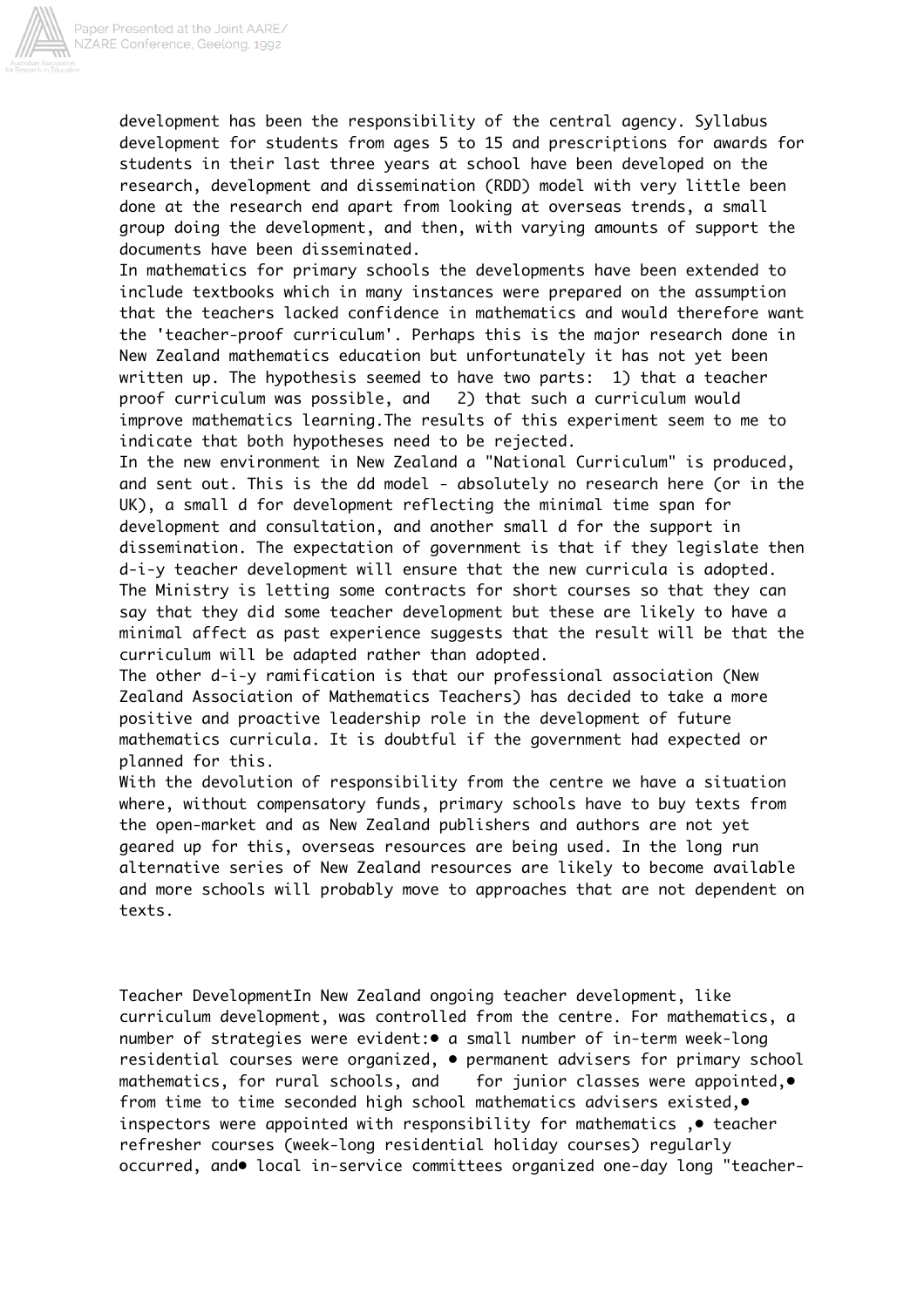

only-days". At the same time the only other major players were the mathematics associations who regularly organised meetings. In the new environment the in-term week-long courses have stopped, the advisory service is slowly moving to user-pay, the inspectors have no subject responsibility and as review officers they are instructed to review and not to provide services, vacation courses have been reduced in number and the teachers pay more to participate in them. No funding is assigned for local in-service organisation but all schools have had to include a clause in their charters that indicate their responsibility to ensure that staff have professional development opportunities. The Ministry claims to have moved about 60% of the old inservice budget to schools and uses the other 40% for teacher development through a contract system. The 60% is probably an inflated value as in the old system many hidden costs remained hidden while now all costs are up front. The contract system obviously supports current political initiatives, and luckily for mathematics, we are one of these, but funding is minimal and there is no way that every teacher of mathematics in both primary and secondary schools is touched by these contracts. Thus schools are forced into the do-it-yourself position and are taking initiatives at the local level. Purposes of developmentPurpose of teacher developmentT dev concerned with content change or teacher change - what is taught or how it is taught - TG no use by itself for second hardly ever do teachers focus directly on improving learning outcomes. focus - subject, school improvement, personal growth centre model focuses on subject aspect, not individ or school (school thinks of school, hod thinks of subject) school usually focuses on school improvement 3 dimensions - school/subject/personal within subject: content & processes learning activities are drawn from this 3 d model and assessed without specific behav objectives - holistic - big chunks Needs appraisal -(cf assessment) Is staff development to provide teachers and students with a competitive edge, or is it valued in itself? (Robertson, 1992) - professional development as personal development, congruence between the person as person and the person as teacher. (Raymond, Butt & Townsend, 1992). Need plan for pda map is more important than a timetable (?H&F) Influences on developmentMy research (Begg, 1991), overseas work (Fullan,1991 and Owen et al, 1988) and work in New Zealand in the context of science education (Bell & Pearson, in press) have identified numerous factors that influence development positively. These include: understanding the change process,  $-$  adequate time,  $-$  adequate resources, - numbers of people (not too few, not too many), - modelling of new skills, - reflection and feedback, and - support and assistancetogether with a number of factors that relate to local control, - ownership, - being close to the workplace - local issues are addressed, and - teachers are involved in planning.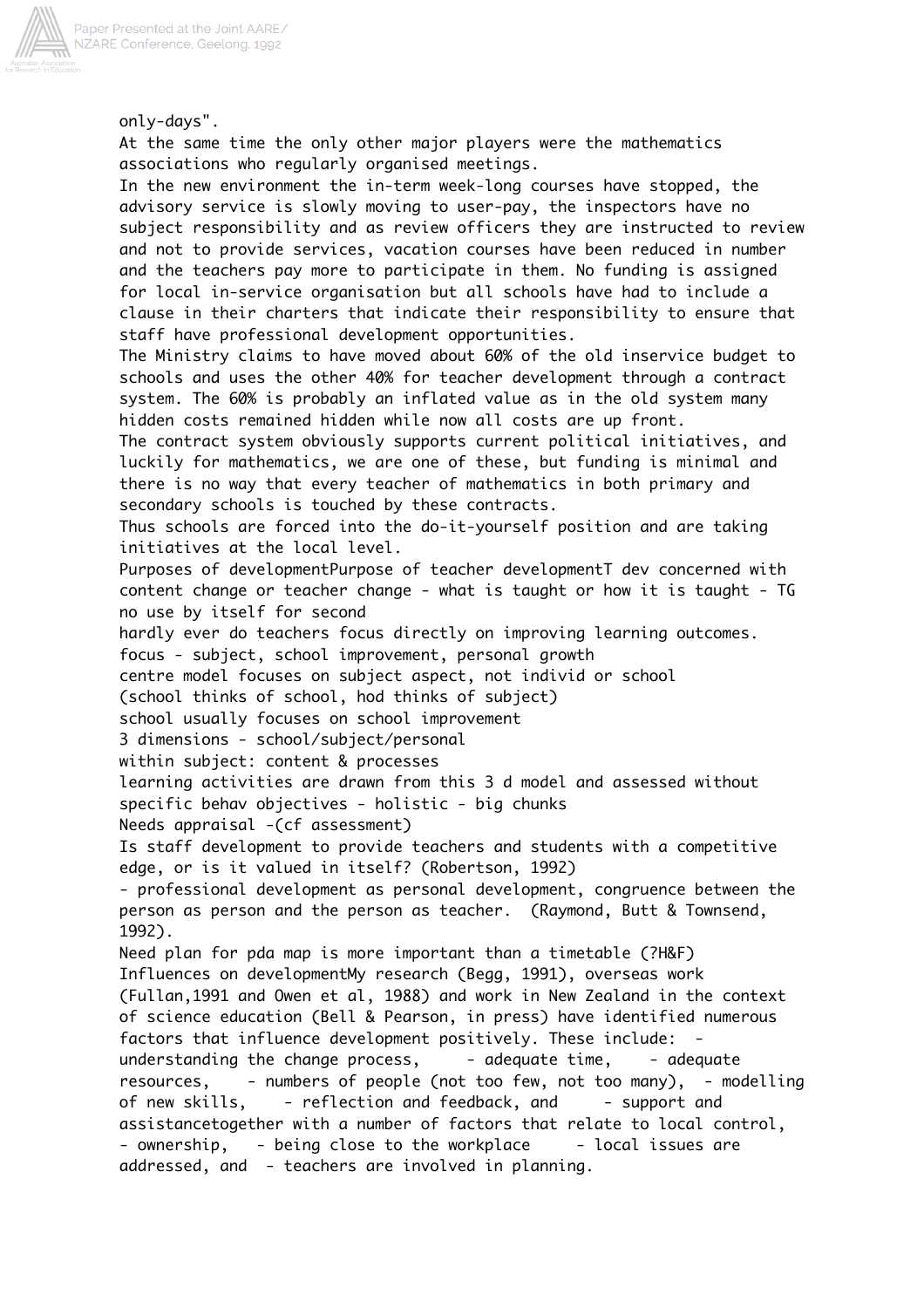

Advantages and disadvantages of the d-i-y approachThe d-i-y position for teacher development at least takes the factors related to local control (ownership, being close to the workplace, local issues are addressed, and teachers are involved in planning) into consideration. The other factors have often been ignored by the central administration and are just as likely to be ignored at the local level.

With the central control of development many teachers were not involved at all in spite of the belief that centrally controlled activities ensured equity, and the philosophy behind the national control seemed to be an authoritarian one which disempowered teachers and encouraged dependency. The d-i-y approach at least allows autonomy and professionalism although it may take some time for teachers to move from what they are used to. HargreavesSelf initiated The 'fast track" development of a national curriculum is Policy decisions few national, many local Present assessment and national standards emphasise the recall of low level facts with the implication of deskilling the teacher and the student. (Apple and Jungck, 1992) No expertise - efficiency solution not design solution Behaviourist not constructivist (make own explicit first) Areas needing attentionNumerous other factors need to be considered with respect to teacher development whether a central system or an d-i-y system is being used. Joyce and Showers (1980) categorised four purposes for inservice and five training components. Four purposes for inservice The Rive training components A General awareness of new skills 1 Presentation of theory/skill/strategy B Organised knowledge of 2 Modelling of skill underlying concepts and theory 3 Practice in simulated or real situation C Learning of new skills 4 Structured and open-ended feedback D Application on-the-job 5 Coaching assistance onthe-job Bolam (1987) linked these in the following matrix as the result of some research he was associated with. Level of A. General B. Organised C. Learning D. Application impact awareness of knowledge of of new skills on-the-job new skills underlying Training method concepts and component theory 1. Presentation/description (e.g. lecture) of new skills  $\div$   $\div$   $\div$   $\div$ 

2. Modelling the new skills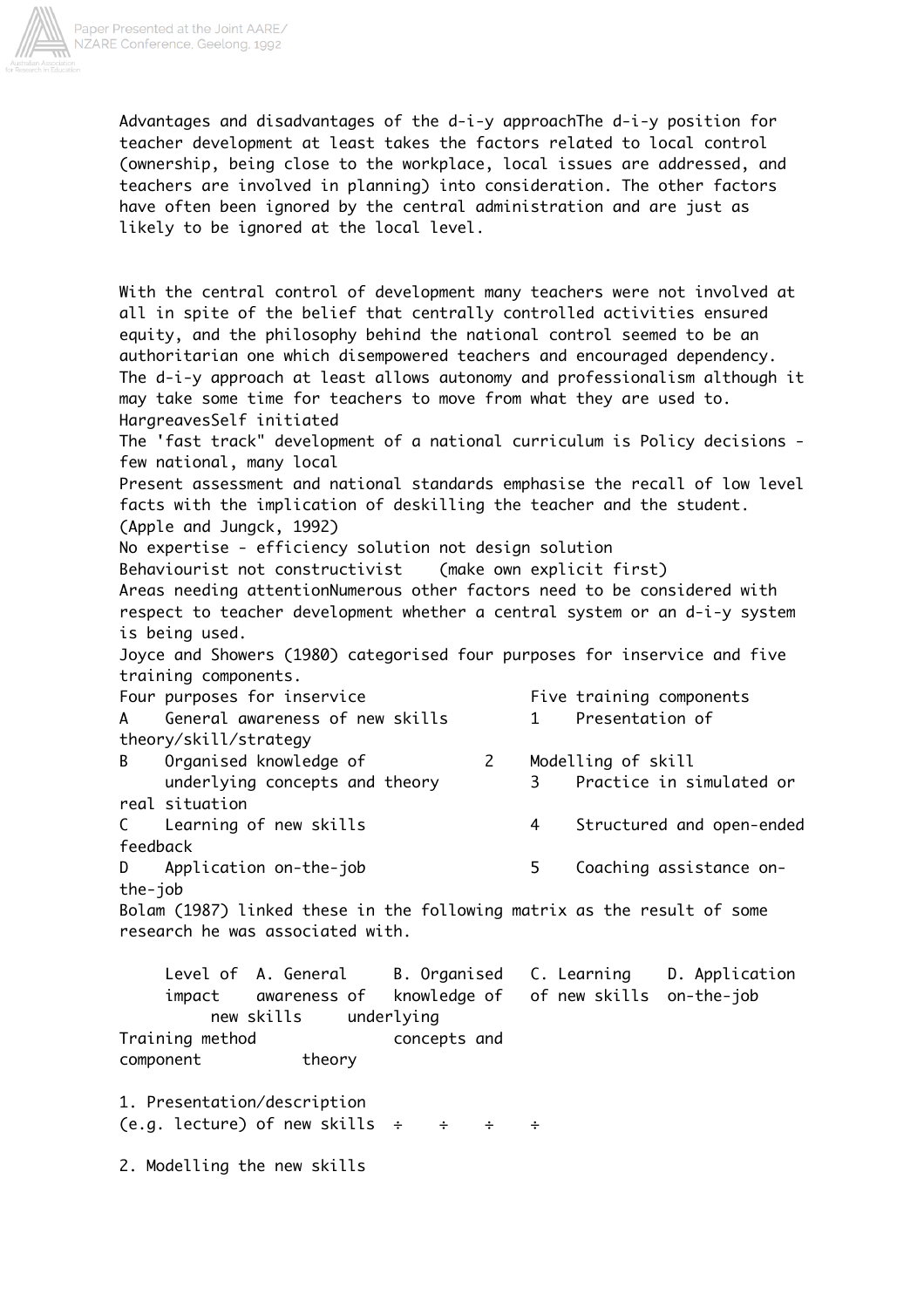

(e.g. live or video demonstrations) ÷ ÷ ÷ 3. Practice in simulated settings ÷ ÷ 4. Feedback on performance in simulated or real settings ÷ ÷ 5. Coaching/assistance on-the-job ÷ Using this matrix it is possible to think about the required level of impact and design activities that include the necessary components. Where do ideas come from other schools, teachers guides or journals (professional reading) conferences, advisers, reflection on action stimulus material - get reflection going (Oberg & Underwood) where do we see models action research (invent own) prof reading advisers and conferences how can teacher trial & practice autonomy of teachers negotiate with colleagues negotiate with students support yourself need opportunities to reflect journal reflection critical friend (colleague or significant other) refection trialling - change practice and attitudes and beliefs (reflection - in action) Role of teacher developer (for those who can afford)to make themselves unnecessaryfacilitator - try to help teacher set up a processsupport networks (Equals, LISP TD Bell) Constructivism Effectiveness and cost effectiveness Effectiveness wrt student learning outcomes teacher behaviour is it going to be does it include components (Bolam) (DIY guesstimates for rates for these) Costs Time DIY time or school time Travel - nil or time & \$ Expertise DIY, outsiders, or resources Resources - TG do they work?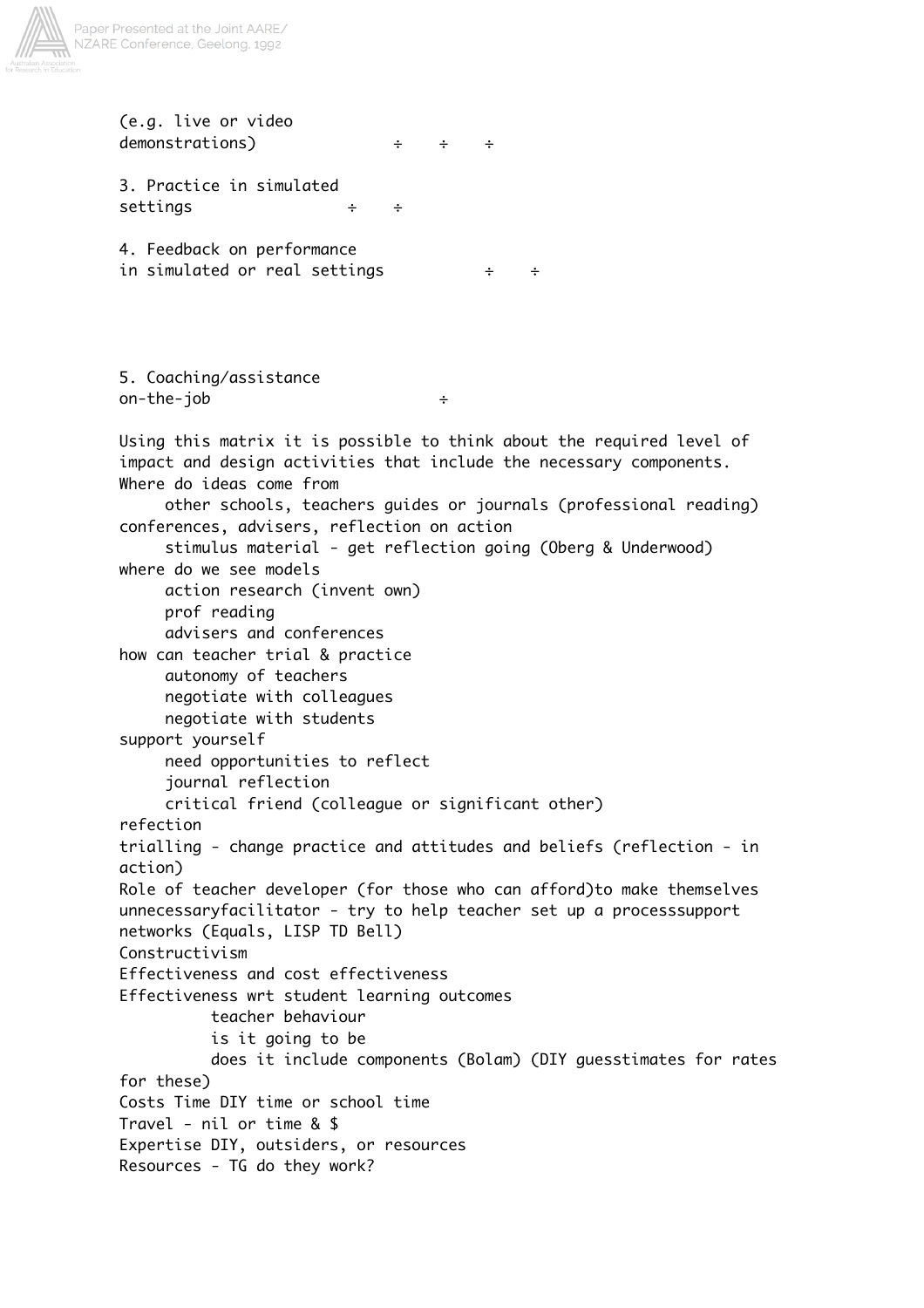

A paradigm shift? constructivism - big chunks prior knowledge assessment authority-autonomy gender and cultureRobertson - staff development- gender bias Interest in professional development Needs to be considered alongside other commitments - women bear a disproportionate responsibility for having the children. (Robertson, 1992) Gender friendliness of DIY Cultural friendliness of DIY professionalism• Needs appraisal or DIY self directed (Clark in H&F) • planning • but will they do it - other commitments (need time) reflection - metacognition (writing) Reflecting on search for ground where we stand (in the present) as the locus of ones roots (in the past) and as a source of nourishment for growth (into the future). (Oberg & Underwood, 1989, p 164) - note the importance of pre-teaching influences (influence how a teacher teaches, but also act as lifelong reference points).(Raymond, Butt & Townsend, 1992). Stages in writing 1) literal description of actual events from daily practice from insiders point of view, 2) review of these descriptions seeking a deeper understanding, 'seeking the ground' 3) broader reconsideration 'seeking the ground' (Oberg & Underwood, 1989) Emphasis on doing not talking Ignores views - not responsible - professional dev is personal growth - all growing Naisbitt - hi tech / hi touch Experiential learning (Rogers) SummaryNew right - right wrong AB Cyniccan not make another person learn - as T we all know this - and if hard with a F4 boy think of a 45 year old diehard maths tchr • Theory of change • pragmatism • describe current td needs DIY can work Conclusion New right right not wrong in terms of td - individualism and collegiality ≠ ≠

usual state of p.d. mutual support (Raymond, Butt & Townsend, 1992).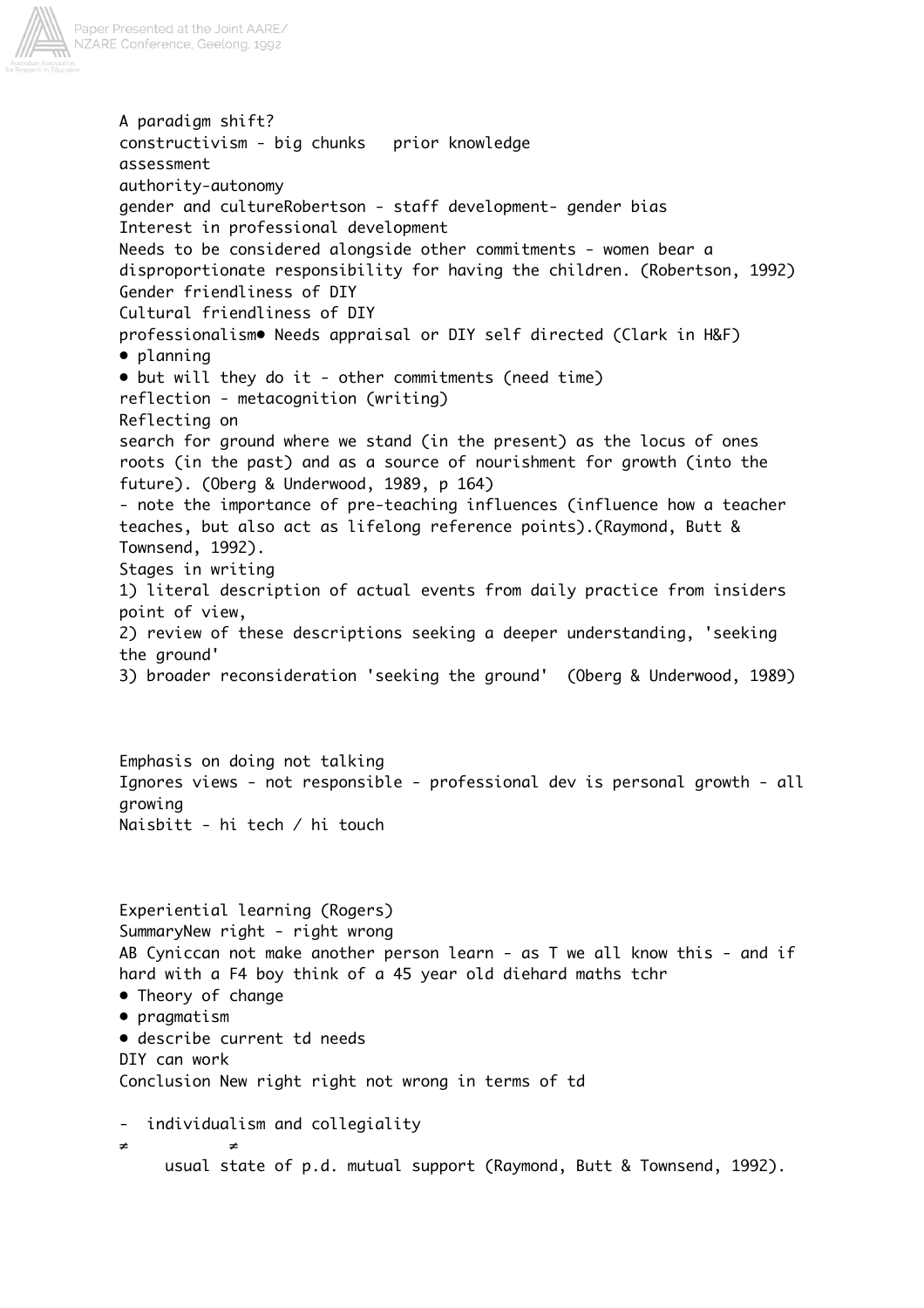

- voluntary, self initiated (but "in order to know what we wish to do next, home......., we need to know ourselves, who we are, and how we came to be that way." (Raymond, Butt & Townsend, 1992). Andro-centredness suggests: • world is viewed and understood within a particular framework • competition • hierarchical power • dominance • conflict • declarations of certainty • over confident reliance on rationality • quantifiable valued over subjective • preference for instrumental and rational over affective and intuitive (Robertson, 1992) to make professional development programmes work for professional teachers … we must give the responsibility for professional development to teachers themselves. - adult development is voluntary being in control leads to making more use of - each teacher is unique - teachers already operate in self-directed ways. (Clarke, 1992) Stress on leadership! // /Male (Robertson, 1992) Women - stress relationships, people, communication, cooperative.(Robertson, 1992) gender neutrality mask andro-centredness encourages validation of the male paradigm, prevents us acknowledging uncertainty and the validity of experimental knowledge and considering alternatives. (Robertson, 1992) nb androcentredness is not synonymous with male-centredness but more masculine-centredness. (Robertson, 1992) Stress on need for expertise rather than on what teachers already know (and expertise implies outside expert sources)(Robertson, 1992) /Male research on teachers thinking supports the position that teachers are more active than passive, more ready to learn than resistant, more wise and knowledgeable than deficient, and more diverse and unique than they are homogeneous. (Clarke, 1992) Principles of design 1. - make implicit theories explicit (regularly, 1/yr, journal?) 2. - start with strengths. Not deficit model but what strengths can we build on. 3. - five year plan - an Arabic saying "to the traveller with no destination, one road is as good as another." 4. - look in own backyard (make the familiar strange) 5. - ask for support 6. - go first class (respect yourself - you deserve it) 7. - blow your own trumpet (Clarke, 1992) Jackson, (1992) discusses - way of know how - improving conditions - independence but stresses reflection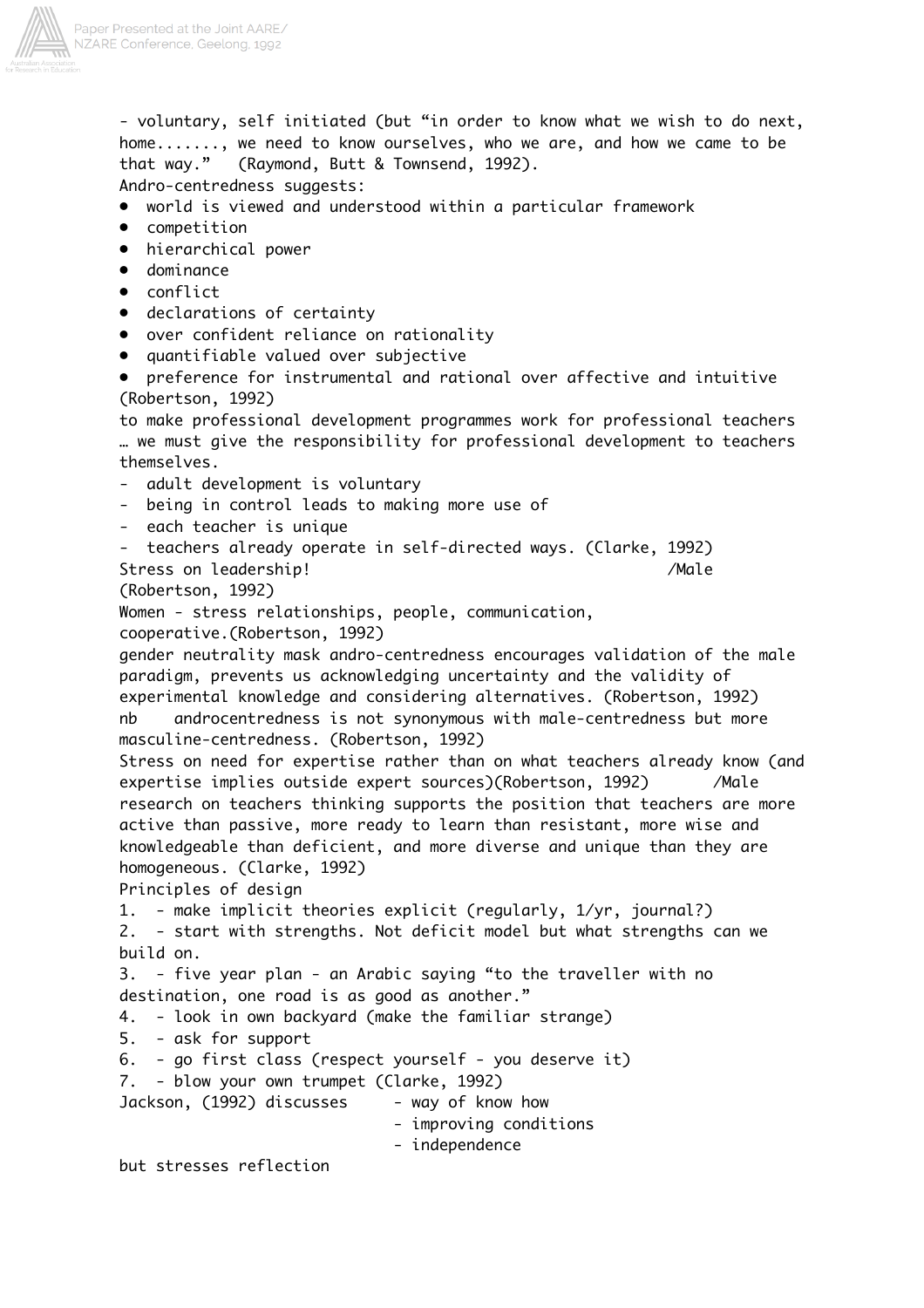

- starting with thinking about episodes, about anecdotes
- locate episodes within a larger setting i.e. articulate the context.

Complex needs appraisal (req. expertise). Implementation is grounded in interpersonal communication but gender related aspects of this are ignored. (Robertson, 1992)

Classroom-based teacher development is guided by five conditions:

- focus improving quality of learning for science and technology
- shared power
- experiences in the classroom
- inter-related personal, educational and social reference points  $(x)$

- constructive and critical actions (y) Could be alone with other teachers or with students. No one form of classroom-based teacher development. (x) Reference points - personally meaningful, educationally defensible, socially justifiable. (y) Reflective, interactive and transformative experiences. (Thiessen, 1992)

(Here down Begg, 1992b)

Bolam's analysis seems to fit the ideas of Fullan (1991) and Guskey (1986) in terms of the need to trial approaches and change behaviour first then attitudes changing later. If we accept this analysis then we conclude that if the desired effect is implemented change in the classroom then all five training components need to be included in a teacher development programme. With traditional teacher guides probably only the first training component is present and therefore all that is likely to be achieved is general awareness. If the desired changes are quite small then the descriptions in written form might substitute for the modelling of the new skills. The practice phase, and the two aspects of support (feedback and coaching assistance) need collegial cooperation of some type to supplement the input from a teachers guide.

As a general rule it seems that traditional teachers guides or other posted material should be regarded as a component of a professional development package but the other component needs to be forthcoming from within the school or from some other local network. Perhaps each teachers guides needs to include suggestions on ways they can be used to make them more effective.

This range of components is broad and includes opportunities for providing: ideas, resources (fixed or modifiable), models of teacher behaviours, and opportunities for on-going interactions with facilitators These components have the potential to be used with a range of people including those in remote situations, those who have significant family commitments that make them unavailable for other activities, those that have specific interests that are not connected to the needs of others in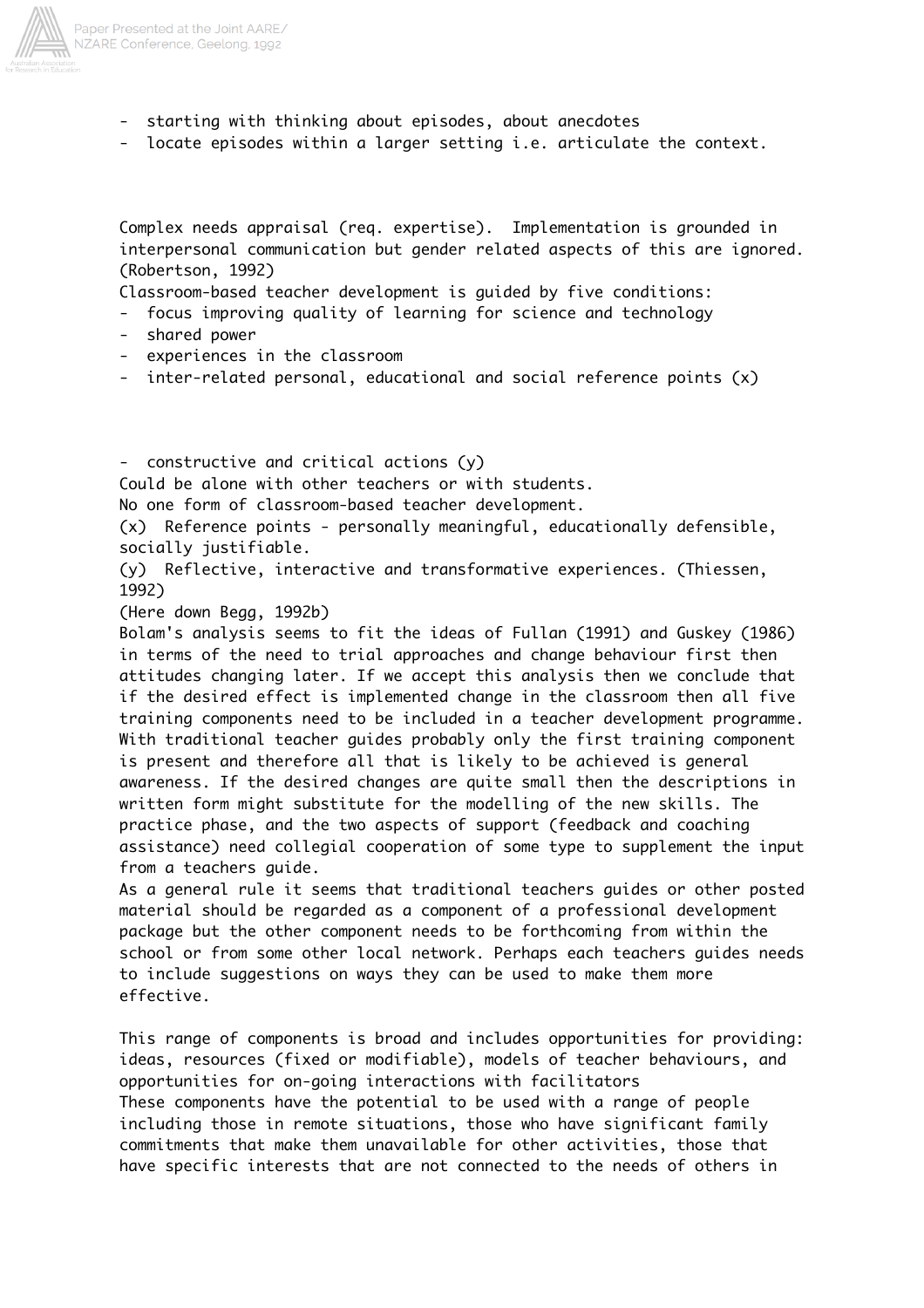

the school, and the normal needs that are identified in the majority of schools. Having potential of course does not imply effectiveness but present development activities do not seem to affect large numbers of teachers and so the need to investigate methods that reach more people seems important. Costs Two main types of costs exist: System costs that are borne by either the central authority or the school, and Teacher costs that are borne by the individual teacher. Some costs may belong to either of these. Some examples of costs include: System costs • the costs of teacher relief; • costs of experts (from advisory services, on contract to the Ministry, hired by a school or group, or allowed for in the staffing of schools); • travel costs; • cost of resources (from the centre or purchased by the schools); and • fees reimbursed (for study, conferences or other activities). Teacher costs • private time given over for development; • travel, resources, and fees not reimbursed by the system.

## Effectiveness

I am not aware of research regarding the comparative effectiveness or cost effectiveness of different models of professional development. Indeed most of the evaluation of professional development activities has been done after the event by the providers who have a vested interest. More than that, I am aware of the exceptional difficulty in analyzing long term change in performance of students and/or teachers.

With no data on effectiveness of courses I am going to make some

"guesstimates" based on:

(i) whether or not a project has an input of new ideas, and

- (ii) whether or not it is spread over time so that
	- teachers might be involved in the planning and develop ownership
	- time is available for the trialling/practice of new skills, and
	- time and opportunities are available for feedback and support.

If one takes an arbitrary figure (say 10) as the potential effectiveness of a 1-day (5 hour) meeting of a group of teachers, then it seems reasonable to rate the effectiveness of a 1-week course as 80, while if the 5 days are spread over a period (say a term) then the potential might rise to 100. If the 5 days are split into ten 2.5 hour sessions then the potential might rise to 120 but if the teachers are expected to hold all these sessions after school when they are tired then the figure could well fall back to 90.

If new ideas are provided by an expert or from a teachers guide then I would expect to multiply these guesstimates by 1.4 and if both were provided then perhaps by a factor of 1.7.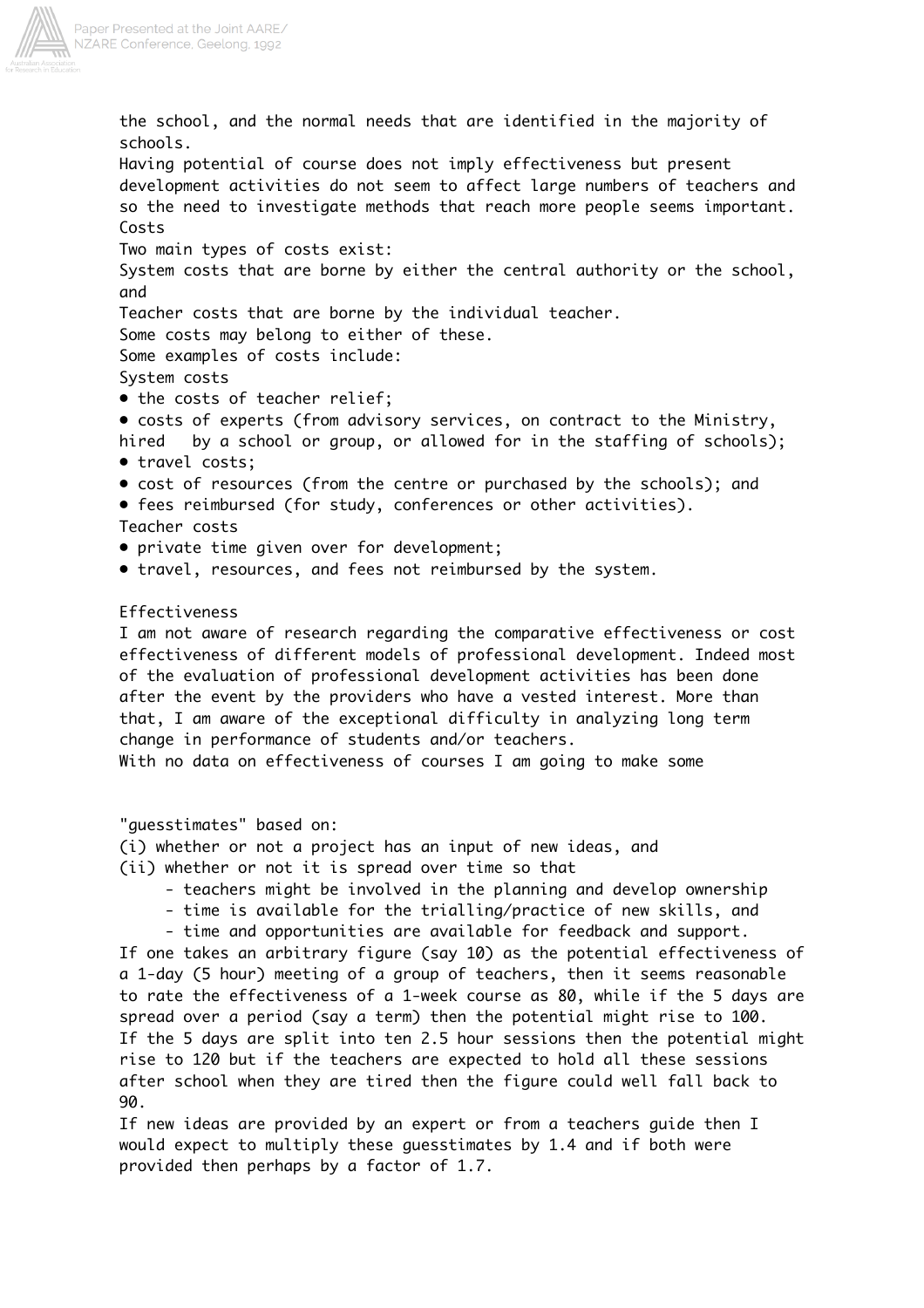

Obviously such "guesstimates" are not reliable but they give some insights into the potential cost effectiveness of various models and the methods of analysis would be appropriate if accurate measures were able to be obtained..

Cost-effectiveness

Cost effectiveness for an activity is a measure obtained by dividing the estimate of effectiveness by the cost. Cost effectiveness can be looked at from the viewpoints of the system, the teachers, or from an overall position. While it is reasonable for policy makers to look at costeffectiveness for the system it is more equitable to look at overall cost effectiveness.

Some models

To illustrate this analysis I have used a series of alternatives with teachers only and then a series of alternatives with inputs from experts, teacher guides or both. This table shows my analysis:

|        | Time Components            | Cost/teacher Effect |             |                               | Cost effectiveness |
|--------|----------------------------|---------------------|-------------|-------------------------------|--------------------|
| 1 day  | teachers only              | 200                 | 10          |                               | $10/200 = 5%$      |
|        | 1 week teachers only       | 1000                | 80          |                               | $80/1000 = 8%$     |
| 5 days | teachers only              |                     |             | $1000$ $100$ $100/1000 = 10%$ |                    |
|        | 10 half days teachers only |                     | 1000 90-120 |                               | 9% to 12%          |
| 5 days | teachers only              | 1000                |             | $100 \t100/1000 = 10\%$       |                    |
| 5 days | with TG                    | 1030                |             | $140 \t140/1030 = 13.6%$      |                    |
|        |                            |                     |             |                               |                    |
|        |                            |                     |             |                               |                    |

| 5 days | with expert      |  | $1250$ $140$ $140/1250 = 11.2%$ |  |
|--------|------------------|--|---------------------------------|--|
| 5 days | with TG & expert |  | $1280$ $170$ $170/1280 = 13.3%$ |  |

I have not tried to separate teacher and system cost but the obvious preference of policy makers in the present economic climate would be to try to have the major input (TRDs) replaced by the teachers own time. I have also not considered travel costs which have some distorting effects. One further consideration regarding cost is concerned not with the unit cost but with the total budget for professional development. Most schools seem to be budgeting for about 1.5 TRDs per teacher (\$300) and if the central system has disbursed about 70% of the total professional development budget then this means that only about \$400 per teacher is available in any one year for each teacher to cover all subjects. This implies that the options where the system cost is over \$200 need to be deleted from the range of practical options unless the teachers are willing to pay some of these costs or use their own time.

Another problem with teacher development is whether to try to impact with everyone or whether to work with people who are keen to move. On the one hand the law of diminishing returns suggests that it would be more cost effective to improve a large number by a small amount rather than a small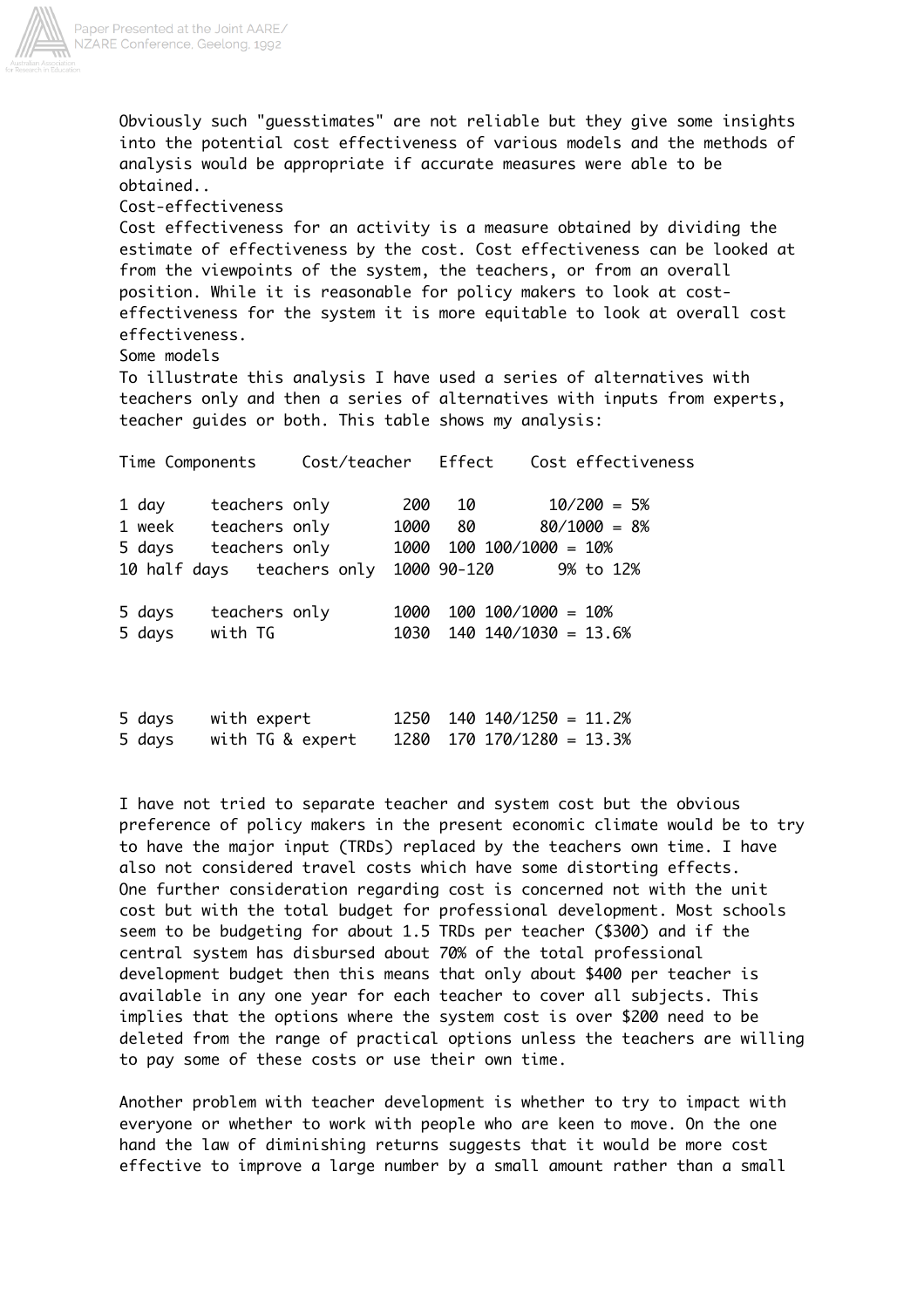

number by a large amount and one should start with those that need lots of improvement. On the other hand we know that you can lead a horse to water but you can't make them drink. Teachers guides do touch everybody, the take-up is not guaranteed but even for teachers who will not publicly move they may have some small effect.

Some possibilities for the future.

Apart from specific guides schools need to encourage the professional growth of teachers by subscribing to other professional reading such as journals and books and encourage the sharing of papers obtained by teachers who attend conferences, courses, or study programmes.

With advances in technology a number of new options for postal models are emerging and some experimentation is occurring with these overseas. These include the use of videos (that provide excellent modelling of new strategies) and e-mail and bulletin boards that mean that dialogue, feedback and support are all potentially available to even remote schools that wish to participate in these activities. Further costing and research needs to be done with these technological innovations to see whether their potential is cost effective.

Further research needs to be done on effectiveness but I feel strongly that this needs to be considered along with the practical issues of cost. It is possible, indeed probable that long-term effectiveness in terms of changes in teacher behaviour and in students outcomes are to hard to measure and are affected by so many variables that we will need to use a series of performance indicators as substitutes for measures of effectiveness. Conclusions

I believe that problems to do with the lack of available expertise , the costs associated with remote schools, and the general inaccessibility of many professional development activities mean that for some time teachers guides or some other form of postal model may need to be supported if changes in schools are wanted. On the other hand, these posted components need to be viewed as only one component of development projects and schools or local networks need to build groups to use and support the use of the ideas from these components.

I believe that some postal materials need to be produced and distributed to all schools. This is only likely to be done if support is provided from the centre but in many instances seeding finance rather than full funding may be all that is needed to encourage groups to produce material. References

Apple, Michael W. and Jungck Susan (1992) You Don't Have to be a Teacher to Teach This Unit: Teaching Technology and Control in the Classroom, in Hargreaves, Andy & Fullan Michael G. (1992) Understanding Teacher Development, London/NY: Cassell/Teachers College Press, p20-42 Begg, A J C (1992) Professional Development: designing programmes for high

school mathematics teachers. (Draft Teachers Guide), Centre for Science and Mathematics Education, University of Waikato, Hamilton Begg, Andy (1992b) Postal Models for Teacher Development, a paper presented at a "Conversation" at the Centre for Science and Mathematics Education Research, University of Waikato, 1 May 1992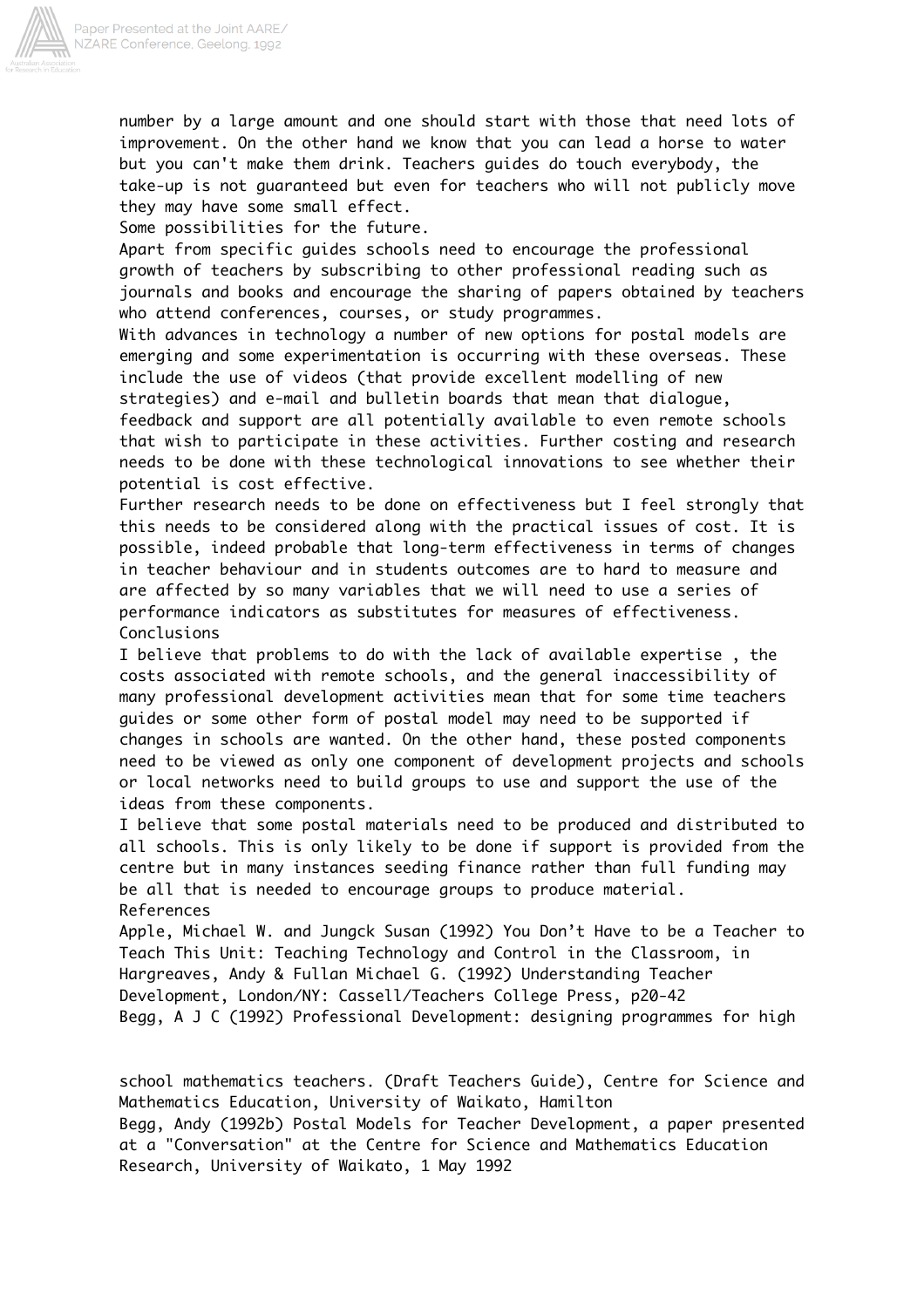

Begg, A J C (1991) Professional Development of High School Mathematics Teachers: Research Report #1 (A Report to the Research and Statistics Division of the Ministry of Education), Centre for Science and Mathematics Education, University of Waikato, Hamilton Bell B F & Pearson J D (in press) Learning in Science Project: Teacher Development - Final Report Hamilton, Centre for Science and Mathematics Education Research Bolam, Raymond (1987) What is Effective INSET? in Professional Development and INSET: Proceedings of the 1987 NFER Members Conference, National Foundation for Educational Research, p38-53 Clarke, Christopher M (1992) Teachers as Designers in Self-directed professional Development, in Hargreaves, Andy & Fullan Michael G. (1992) Understanding Teacher Development, London/NY: Cassell/Teachers College Press, p 75-84 Department of Education (1988) Administering for Excellence (Report of the Task Force to Review Education Administration, chaired by B Picot) Wellington: Dept of Education Fullan, Michael G. with Stiegelbauer, Suzanne (1991) The New Meaning of Educational Change, NY: Teachers College Press.(2nd edition, first published as Fullan (1982) The Meaning of Educational Change) Guskey, Thomas R. (1986) Staff Development and the Process of Teacher Change, in Educational Researcher, 15(5) May 1986, p 5-12 Hargreaves, Andy & Fullan Michael G (eds) (1992) Understanding Teacher Development, London/NY: Cassell/Teachers College Press Jackson, Philip EW. (1992) Helping Teachers Develop, in Hargreaves, Andy & Fullan Michael G. (1992) Understanding Teacher Development, London/NY: Cassell/Teachers College Press, p62 - 74 Joyce, Bruce R and Showers, Beverly (1980) Improving inservice training: The messages of research, Educational Leadership, 37 (5), February 1980, p 379-85 Oberg, Antoinette and Underwood, Susan (1989) Facilitating Teacher Selfdevelopment: Reflections on Experience. Paper presented at (xxxxx see footnote p 162), Reprinted in Hargreaves, Andy & Fullan Michael G. (1992) Understanding Teacher Development, London/NY: Cassell/Teachers College Press, p162-177 Owen, John; Johnson, Neville; Clarke, Doug; Lovitt, Charles & Morony, Will (1988) Guidelines for consultants and curriculum leaders, Canberra: Curriculum Development Centre, (MCTP = The Mathematics Curriculum and teaching Program) Raymond, Danielle; Butt, Richard and Townsend, David (1992). Contexts for Teacher Development: Insights from Teachers' Stories, in Hargreaves, Andy & Fullan Michael G. (1992) Understanding Teacher Development, London/NY: Cassell/Teachers College Press, p 143-161. Robertson, Heather-Jane (1992) Teacher Development and Gender Equity, in Hargreaves, Andy & Fullan Michael G. (1992) Understanding Teacher Development, London/NY: Cassell/Teachers College Press, p43-61 Thiessen, Dennis (1992) Classroom-based Teacher Development, in Hargreaves, Andy & Fullan Michael G. (1992) Understanding Teacher Development, London/NY: Cassell/Teachers College Press, p85-109  $0y\geq H$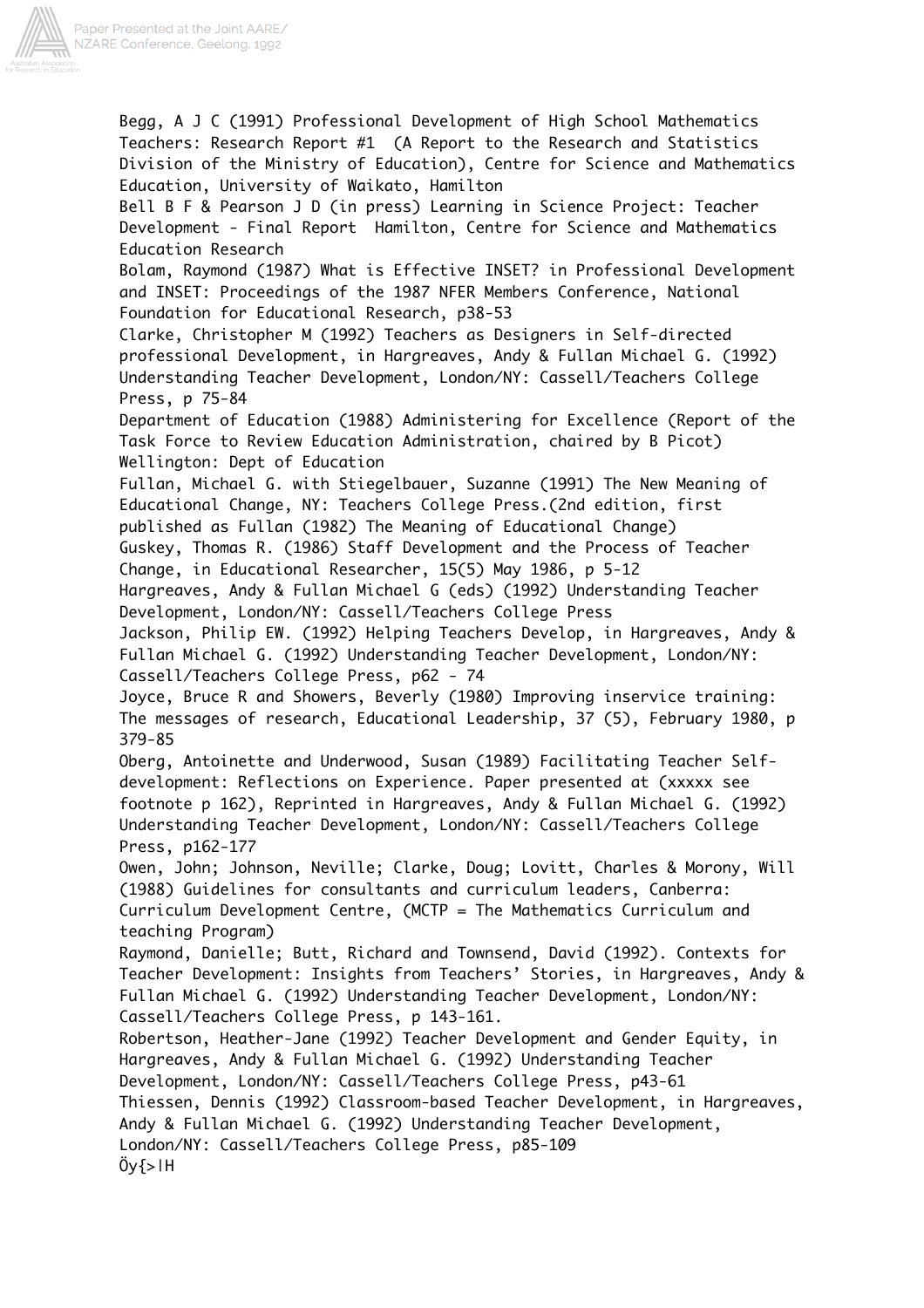

Paper Presented at the Joint AARE/ NZARE Conference, Geelong, 1992

> Jaworski, Barbara (chair)(1991) Develop Your Teaching, a professional development pack for mathematics – and other – teachers prepared by the "Teacher-centred Inservice in Mathematics Education" subcommittee of the Mathematical Association, Cheltenham: The Mathematical Association and Stanley Thornes (Publishers) Ltdto ages and disadvantages but someon and need to be consideredschools and Onewhich is to the fore n of responsibility ismathematics dissemination stage of the developments haveˇ

the issuing of textbooks whichThis is not new as most curriculum projects in the past have been done without adequate teacher support. New Zealand

Anr d-i-y ramification is that professional associations such as the aretaking and teacher developmentad expected or planned for this but it should be regarded favourably.In the resource area, w,. Aourso book

In New Zealand economic Need to reflect on the interrelatedness between curriculum and teacher development Need to plan

opment to teachers themselves. adult development is voluntaryol leads to making more use of - each teacher is unique

, 1992ators that influence teacher development and it is probable that they also influence curriculum development (3 years for a major change)(standing the change process, , adequate resources, , modelling of new skills, reflection and feedback, and support and assistance)

esearch he was associated with.

- new ideasWhere do ideas come from advisers, reflection on action Expertise leads to design solutions, no new input leads to efficiency solutions

, courses, or study programmes.

- modelswhere do we see models action research (invent own) prof reading

-trials and practiceow can teacher trial & practice autonomy of teachers negotiate with colleagues

- feedback and reflection

- support and assistancesupport yourself areed opportunities to reflect journal reflection

 ≠ ≠ tiveness and cost effectivenesss wrt student learning outcomes teacher behaviour is it going to be it is spread over time so that planning and develop ownershipng/practice of new skills, and Some models- - role of - authority or - Andro-centredness suggests:d within a particular framework● competitioncal power• dominance• conflict• declarations of certaintynfident reliance on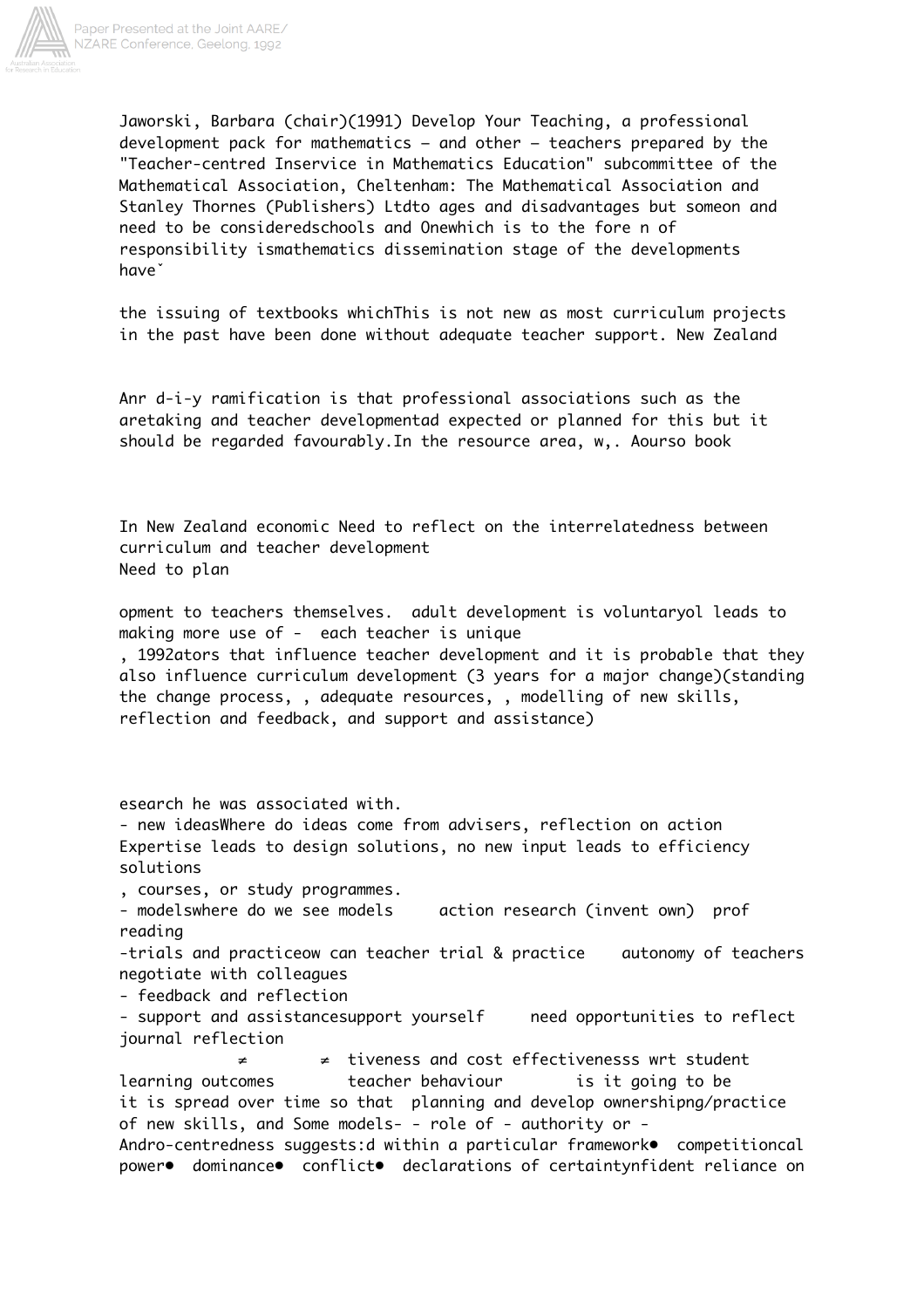

rationalitytifiable valued over subjective - deficits or strengthsneeds appraisal

- - Reflecting on

2) discusses - way of know how but stresses reflection t episodes, about anecdotes - emerging technologyOther ??Jaworski (1991) writes of the anecdoting process as a means of using teacher experiences to draw out underlying patterns and teachers' common concerns. what strengths can we build on. road is as good as another."ard (make the familiar strange)5. - ask for supportpect yourself - you deserve it)t is guided by five conditions:ning for science and technology- shared power- experiences in the classroomints (x)ther teachers or with students.room-based teacher development.fensible, socially justifiable.a: ucation, University of Waikato Hamilton: , Kia ora katoa, nga mihi n - Greeting from New Zealand. Resource DDDDxt of science education (BellDD-I-Y AAreas Needing Afocus on ling approaches and changingrather thachanging directlyˇˇ

If these five components are attended to by the d-i-y developers then we will have a better system than the traditional one, although it would have been possible to enhance the traditional approach by giving these same components attention too.CE- costsTwo types of costs exist these are: (that are borne by) such as- the costs of teacher relief;-ise;- travel costs; cost of resources; and - (t) such as:- ime given over for development;- effectivenessVirtually nocost is availableM and it does not analyze Policy decisions need information on effectiveness and with no data available one reasonable alternative isbased on whether or not a project:- has an input of new ideas;- ;involves teachers;- s by the participants;provides opportunitiesng/practice of new skills;- providesreflection; and- gives participants and assistance-c and include costs to the teacher as these extra costs will certainly be considered by prospective participants when they are invited to join a projectA furSome Further FactorsA number of other factors that influence professional development need to be considered, these include learning theory, reflection, the role of assessment, strengths or deficits, gender and culture, role of the teacher, and emerging technology.

learning theorythe the role of the teacherIs aParadigm S NeededRobinson (1989) speaks of the traditional management model for professional development and signals a prefeence for an empowerment model. Such an empowerment model would differ from the management model in a number of important ways that are summarised in this table that I have modified from Robinson's analysis.

| Aspect of Change             | Management Paradigm |                          | Empowerment Paradigm |              |  |
|------------------------------|---------------------|--------------------------|----------------------|--------------|--|
| Focus                        | change              |                          | choiceSource         |              |  |
| experts                      |                     | teachersRole of outsider |                      | change agent |  |
| choice agentView of outsider |                     |                          | expert / salesperson |              |  |
| facilitator / colleague      |                     |                          |                      |              |  |

Starting point deficits teachers strengthsView of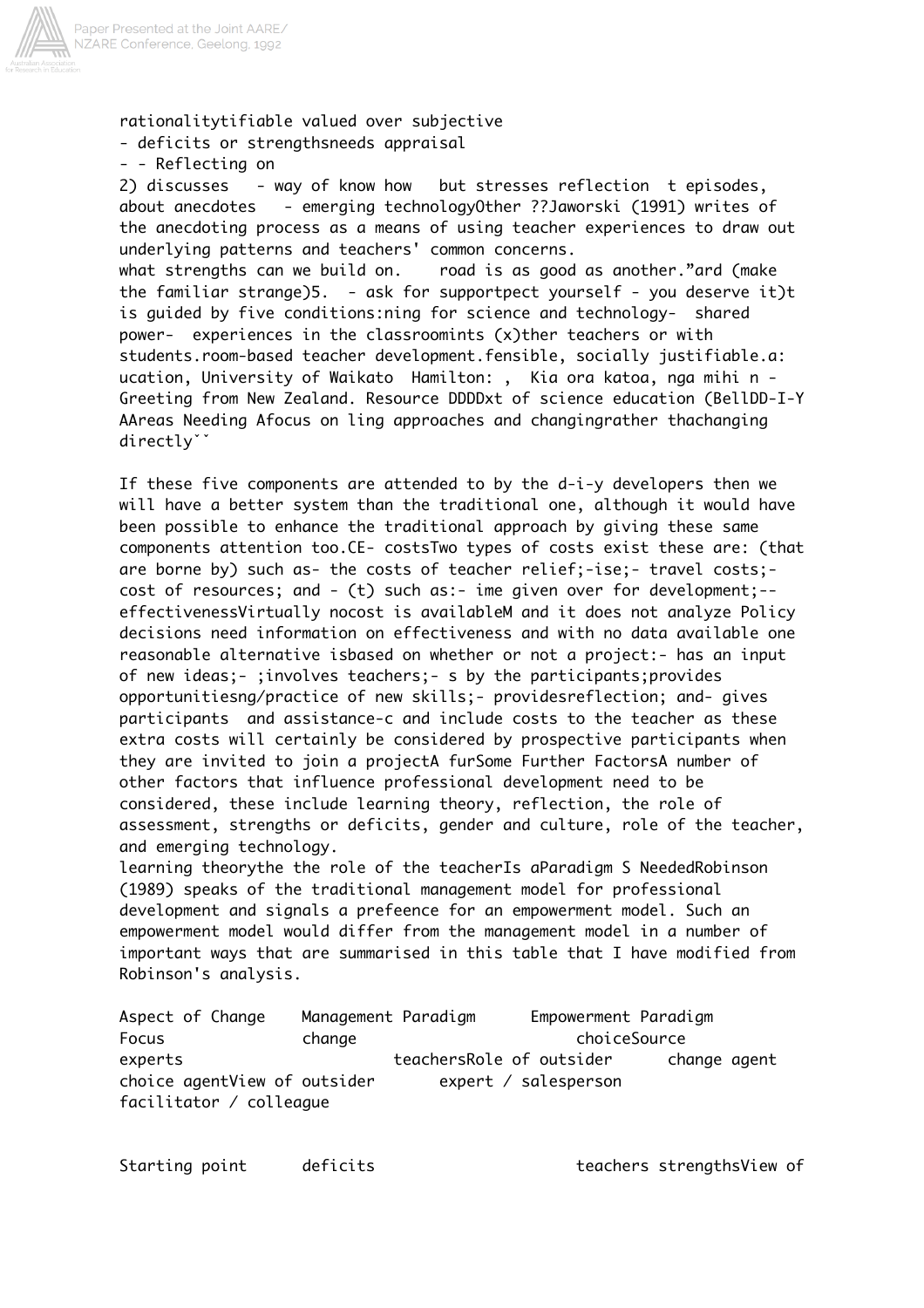

teacher deficient **professional** Control **Control Control outside agents** teachers Role of teacher beginner beginner decision makerIndicator of success adoption of new idea the steachers decision making|Expectation immediate adoption gradual development Method **pressure for change** support to change Outcome apparent (but superficial) gradual refinement of change, followed by present practice, and reversion when pressure possibly adoption of is removed and new practices.

Rice (1992) takes this a little further and stresses the need for introspection, reflection and self direction as the three identifiable behaviours needed in the promotion of a professional development ethos. In the d-i-y model I would think we need a new "autonomy" paradigm. The empowerment model provides a good stepping stone and Rice's three behaviours are admirable, but the reliance on outsiders for expertise, facilitative skills, and for support is unlikely to be practical. Changing from d-i-yourself to d-i-yourselves which suggests networking between likeminded people is likely to be the extent of outside assistance. (ed) Rice, Mary (1992) Towards a Professional Development Ethos, paper presented at the 15th Annual Conference of the Mathematics Education Research Group of Australasia, University of western Sydney, July 1992 Robinson, Ian (1989) The Empowerment Paradigm for the Professional Development of Teachers of Mathematics, in Ellerton, Nerida F & Clements, M A (Ken) (eds) (1989) School Mathematics: The Challenge to Change, Geelong: Deakin University.

and teacher development need to be viewed as two parts of a complex process which does not start with one and finish with the other but is much more intertwined. The development process has often been viewed as a stop-start process or a project-centred one, it makes more sense to see development as a natural growth process which goes on regardless, is subject to growth spurts, but is never at rest.

Both curriculum and teacher development have often been () but the focus now is more on change in teaching (how it is taught). This is not to say that teachers are not concerned about student learning outcomes but rather that they wish to focus on the variable that they have most control of. Within the development activities the focus might be on the mathematicson or on, the emphasis usually being decided by the controller of the finance. Thus a central administration is likely to focus on the school and the subject, a improvementa ead f epartmentthe , and the individual teachers personal growth is often neglected.

WTakingfurther suggestse empowerment model provides atowards this would be assumed in it, indeed the idea of self-direction nearly encompasses the model. The further step is the lack of or.

This lack of reliance is partly due to the pragmatic difficulties of all having assistance available, but it is also based on the view of the teacher as a professional, an expert, and an independent person. Some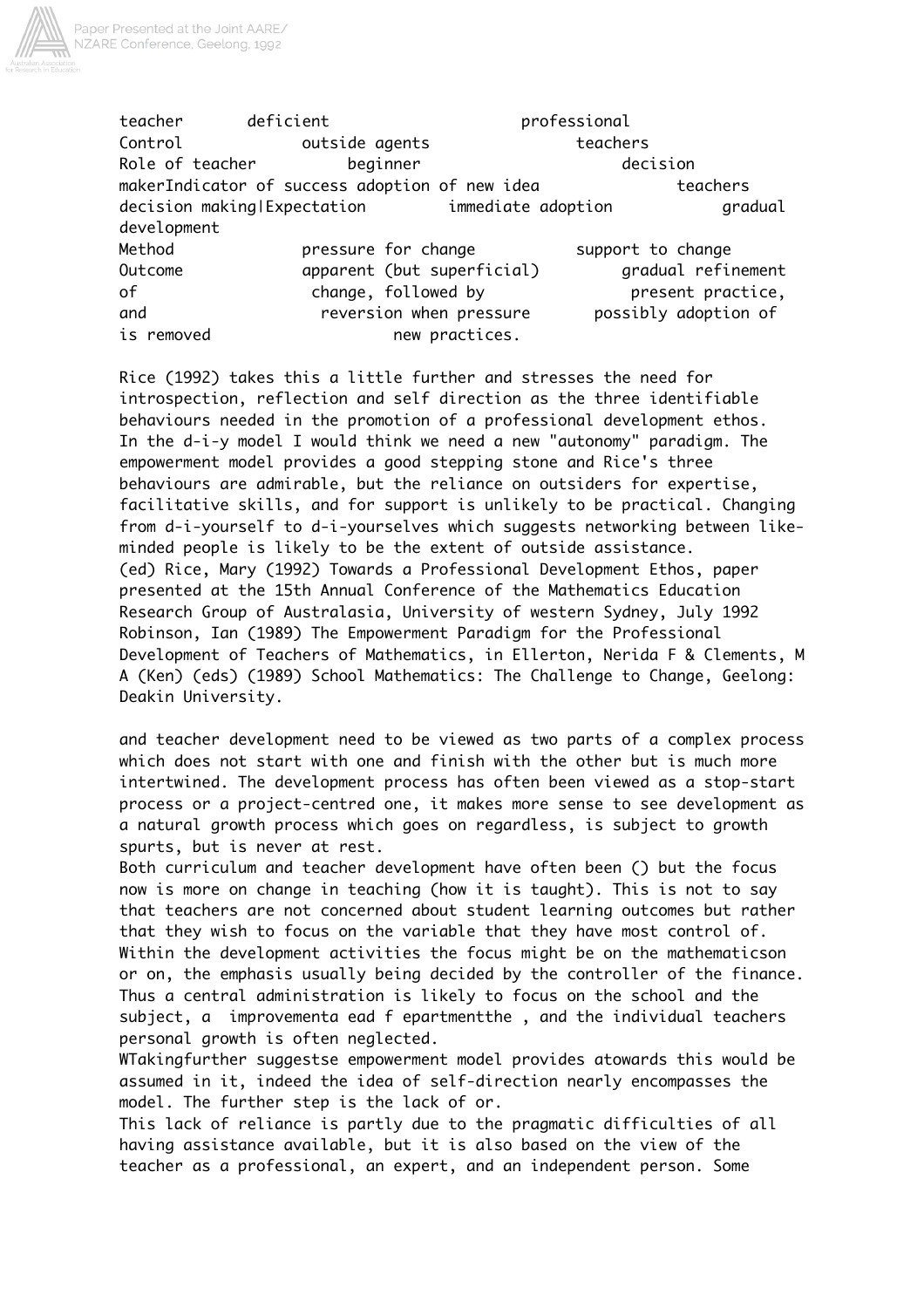

teachers may still feel a need for outside assistance, especially during the move from one paradigm to the other, and ca approach to aone whichprovide such help.

The Processnt of a national curriculum is a natural growth process whichs subject to growth spurts road is as good as another." curriculum documents (syllabuses and frameworks) ournals (professional reading) advisers, reflection on action perhaps if experts are needed then teachers must become the experts a change is learning and Fullan & Stiegelbauer (1991) stress the importance of understanding the theory of change ridea teachers decision making takes this and

 and from time to time responsibility for mathematicse-day long "teacheronly-days".Tenvironment, the advisory service is moving to user-pay, nsibility and schoolsonal development opportunities. restract system. The 60% isexistedle now all costs are up front. This contract systems current political initiatives and mathematics (luckily)is currentlyit is unlikelyprimary and secondary schools will be touched by these contracts. The "fast track "not a development process, it is merely an approximate documentation of the present state of the art in a new format to satisfy politicians.areshould not be but should be seenCwith mathematics eaching (how the subjectand . T'ten neglected even though personal development that moves teachers towards congruence between their roles as person and as teacher is professional development.The development process nsbe ned. A cis not necessarily needed, indeed it may well be counterproductive, but a long term (perhaps )is desirable. To get anywhere , and the oldroad is as good as another is worth noting. Clarke (1992) says that "" and he suggests that "opment to teachers themselves (because) adult development is voluntary, leads to making more use of each teacher is unique, and" fits with the ideas of Clarke andempowers teachershemBolam'sclude the necessary components. This analysis fits with . If we accept this? In the past they have often come from outsiders but other sources such as ther schools, teachers guides and, and teachers are all sources.One view in favour of outside experts was that they lead (a change in what was happening) while (doing the old things more efficiently). The idea that teachers as professionals become experts and their activity will bring them in contact with new ideas seems to have been ignored.Teachers can of new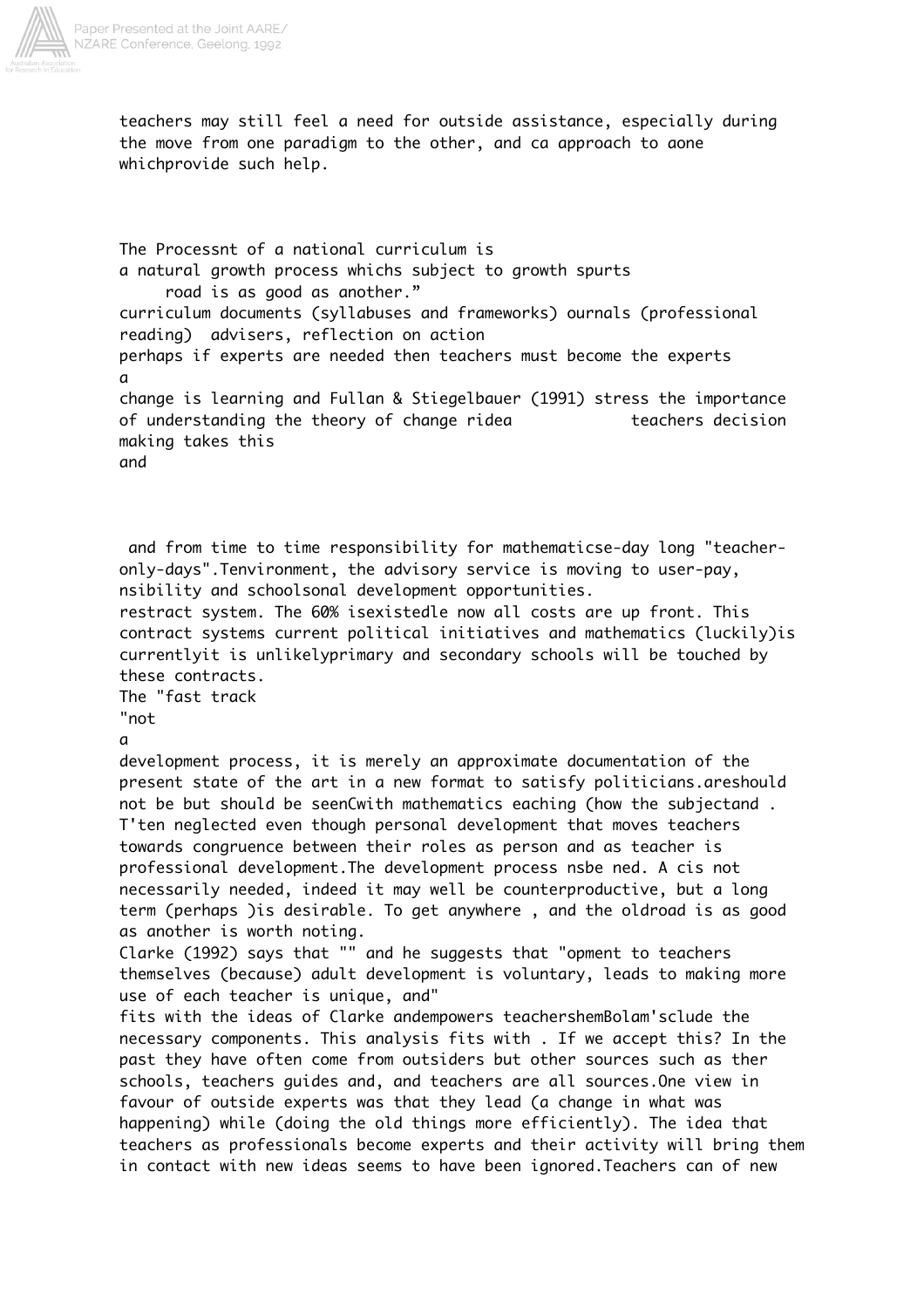

skills and stragegies by networking with colleagues or by being involved in projects. They by networking with colleagues, , or by obtaining videos that demonstrate the practiceˇ

also see models secondhand by reading essional journals and by listening at .THave usually only contained new ideas but for changes in practice couldhe modelling.

What opportunities exist fors to trial and new strategies? One can negotiate with colleagues and to trial and practice new strategies, and one has considerable as a teacher to try out things within the classroom without seeking permission. Probably the most important collaborators in such trialling are the students. Trialling is likely to lead slowly to ain will start to change after one has reflected-on-action and decided what the pros and cons of the trial are.How do teachers get feedback? A who is willing to watch and provide feedback or to act as a sounding board is useful. Another way is by listening carefully to the feedback from students. Self initiated feedback in terms of reflections on action is athird way and numerous strategies such as using journals provide ways of doing this. s and teachers' common concerns and this is also related to getting to a basic understanding of what is happening.The assistance and support that are often needed are at three levels – the administrative, the professional and the personal level. The most important notion is to when you want it. The same is true of assistance. Traditionally most of our professional development activities have been individualistic but mutual support can be gained by taking a collegial approach either with colleagues from within the school or through networks of teachers beyond the school.

All the above To measure cost-effectiveness it is important to have a measure of the two separate components. Costs are comparatively easy to obtain although a decision needs to be made as to whether one includes all the costs or only the costs that the organisation has to bear. s is more difficult, while improved student learning outcomes are the purpose of most development activities, teacher behaviour what teachers usually focus on, and as some measure of effectiveness is needed before policy decisions are made, the measure will probably be based on whether the development

activity includes the necessary.ed on whether or not a project-Oapproach might be to start withsome arbitrary figure (say 1he potential effectiveness of an activity then multiply it by a series of "guessed" multipliers to represent the inclusion of the various factors. For example a the potential effectiveness of a week long course might be doubled if it is spread over a term with opportunities for trialling and practice between sessions. It might be multiplied by a further 1.5 if all the mangement and focus issues are decided upon by the participants, and so on.

The shift from behaviourism to which is affecting our view of mathematics education does not seem to be having the same effect on teacher development or curriculum development. The of teachers and the interests and areas of enquiry that they identify should be the subject of development activities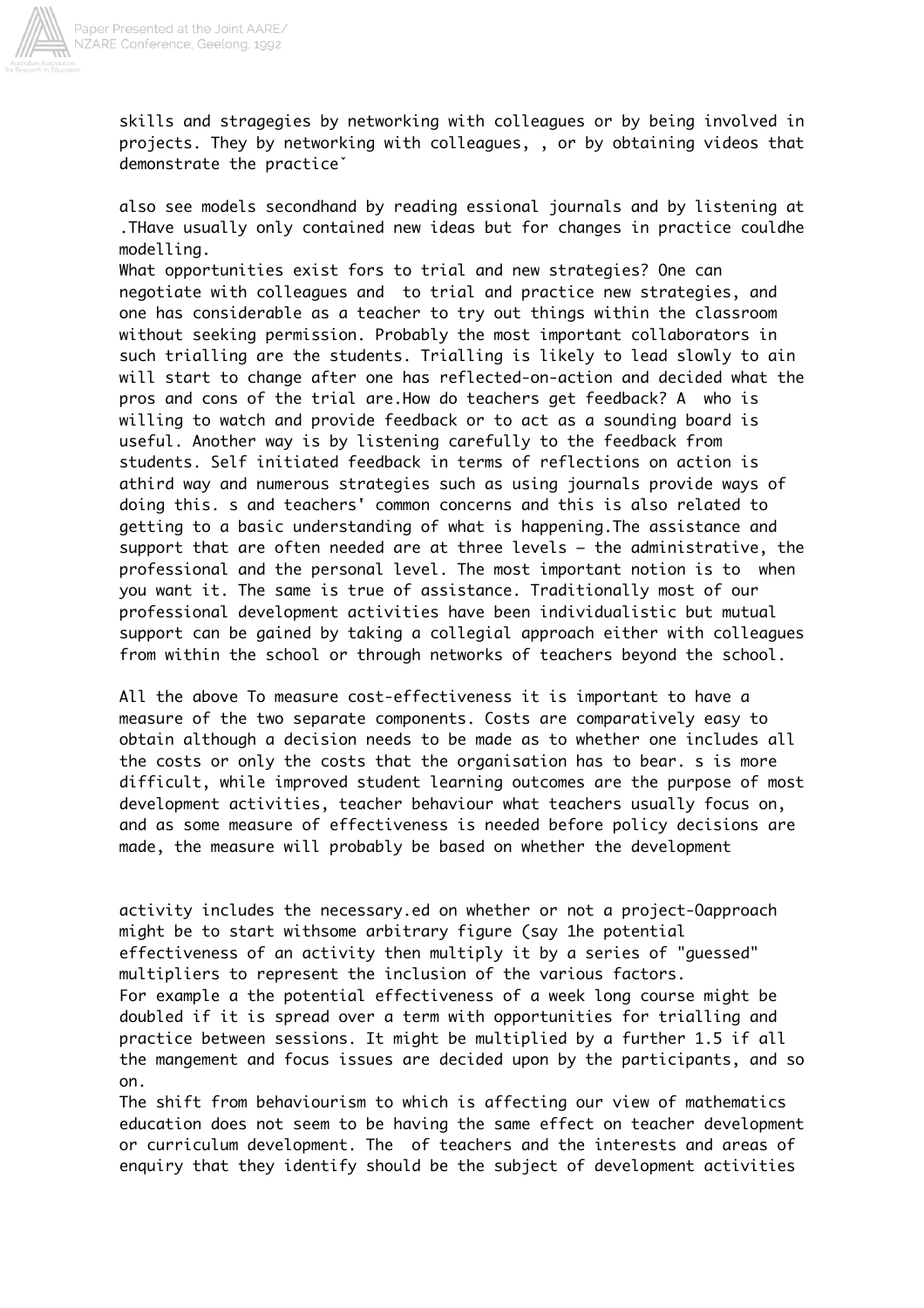

Paper Presented at the Joint AARE/<br>NZARE Conference, Geelong, 1992

and self-assessment should be stressed in the evaluation.

Both of these aspects suggest the autonomy of the learner needs to be given more emphasis.

Teacher adult and the processes involved. This understanding at the metalevel suggests another aspect of constructivism.

In curriculum development too, constructivism needs to be given more credence as we move away from a curriculum that defines the topic in behaviouristic goals.I… how we came to be that way Raymond, Butt & Townsend, 1992). The nt for growth (into the future) (Oberg & Underwood, 1989). These quotes suggest the initial stage where reflection is needed to establish a plan and the later review stages where plans are modified.Ling in one'sard and making the familiar strange is one way of considering situations from other people's points of view and is another technique of relection that helps one see development activities in a fuller way.Journal writing is a third way of aiding reflection although it takes time as one moves through the s that are outlined by ( view, 2) stresses reflection and suggestst episodes, about anecdotes and then locating thea larger setting i.e. articulatingnas in left/right). The

 includingiated resource development, andchool have been developed on a) model with very little research being done,dissemination stage ofd the issuing of resourceared on the assumption that idence in mathematics and ed abut unfortunately it has notp. The hypothesis had- curriculum was possible, and-uggestealand a "National Curriculum" wa model - no r because there was absolutely no researchwhat is called The expectation of government walopment will ensure that the new, curriculum projectskely to have a minimal effect andtheis that without compensatory fundssbook long run alternative more schools willmove to approaches that are not

 has also beenThe role of the mathematics asociations and similar networks is growing to fill the void.irThereally jectttempt to document Ignoring the national curriculum and looking at criculum and teacher development, one seesand finish with the other but involves both in an wayIdeally development does not start and stop development (Begg, 1991). As on the school and the subject,is concerned withThe of t alan important part of and as for a traveller, A nusually required as teachers are aware of what they want to develop and an appraisal may br threatening and & Stiegelbauer;. These include: erstanding the change process, adequate resources, th respect tot whether a central system or aing matrix as the result ofthi& Stiegelbauer teacher development programme.

N? In the past they have oftenprofessional reading have new ideas that may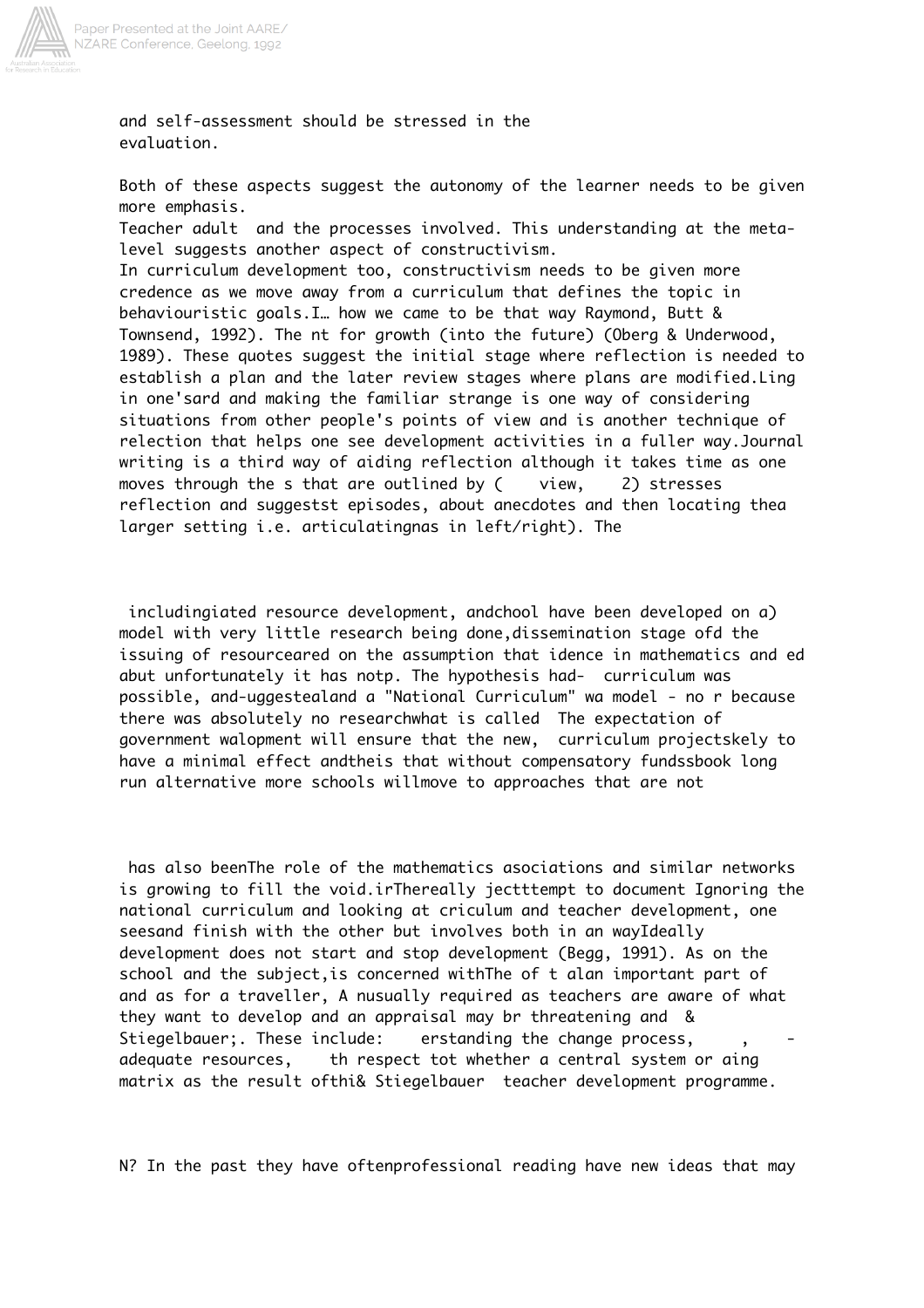

a

come intohas oftenModelling new stategies of new skills and stratby networkingaction researchviewcan also gain insights by reading traditionallybut easily provide more details about the way that strategies can be implementedTTheyn negotiate with colleagues andial and practice new strategieshave to try out things T

F as a sounding board is useful and an alternativeasking for and through reflectionnotherof getting feedback exist forJournal writing is one aid to reflection. 2)SApersonal, professional and . Traditionally most staff

Thescanin some form by peopleby ithprecludfromby with atypicalby those with the common needs that areIf these tional approach by giving theseCost and CTwo- system costs and teacher costs. and include the costs of: teacher relief, , travel, and and include thecost of and the costs of EConsiderable rexists about the components needed in development activities but little compares the effectiveness of the models.ost and do in performance of students comparative ed on whether or not a project,,, by the participants, ng/practice of new skills,reflection; andanclusion of the various factors. For exampleweek-adecisions not reliable but they give an insight into the potential come more appropriate whenccurate measures wereCConsiderable ra comparion of of development is lacking of ivities has been doneeslook atthe no data available oneis obtained by dividing the measure of effectiveness byItbothunderstandˇ as these

associated with cost effectiveness argetchangTeturns suggests that it would easierthe L and this suggests a building on strengths rather than weaknesses which is not the traditional view. Gailraith (1991) and Begg(1991b) have highlighted the difficulties of a curriculum that is meant be taught from a constructivist perspective and assessment goals that are written in behavioral terms. According to Apple and Jungck (1992) the ping the teacher and the student. This change in focus for assessment is needed to develop a consistent theory for learning, teaching, curriculum, and assessment.G(1992) T Self ass• planning E

Begg, Andy (1991b) Assessment and Constructivism, a paper presented at the ICMI study conference on Assessment in Mathematics Education and its Effects, Spain, April 1991Gailbraith, P (1991) Paradigms, Problems and Assessment: Some ideological implications, a paper presented at the annual conference of the Mathematics Education Rresearch Group of Australasia,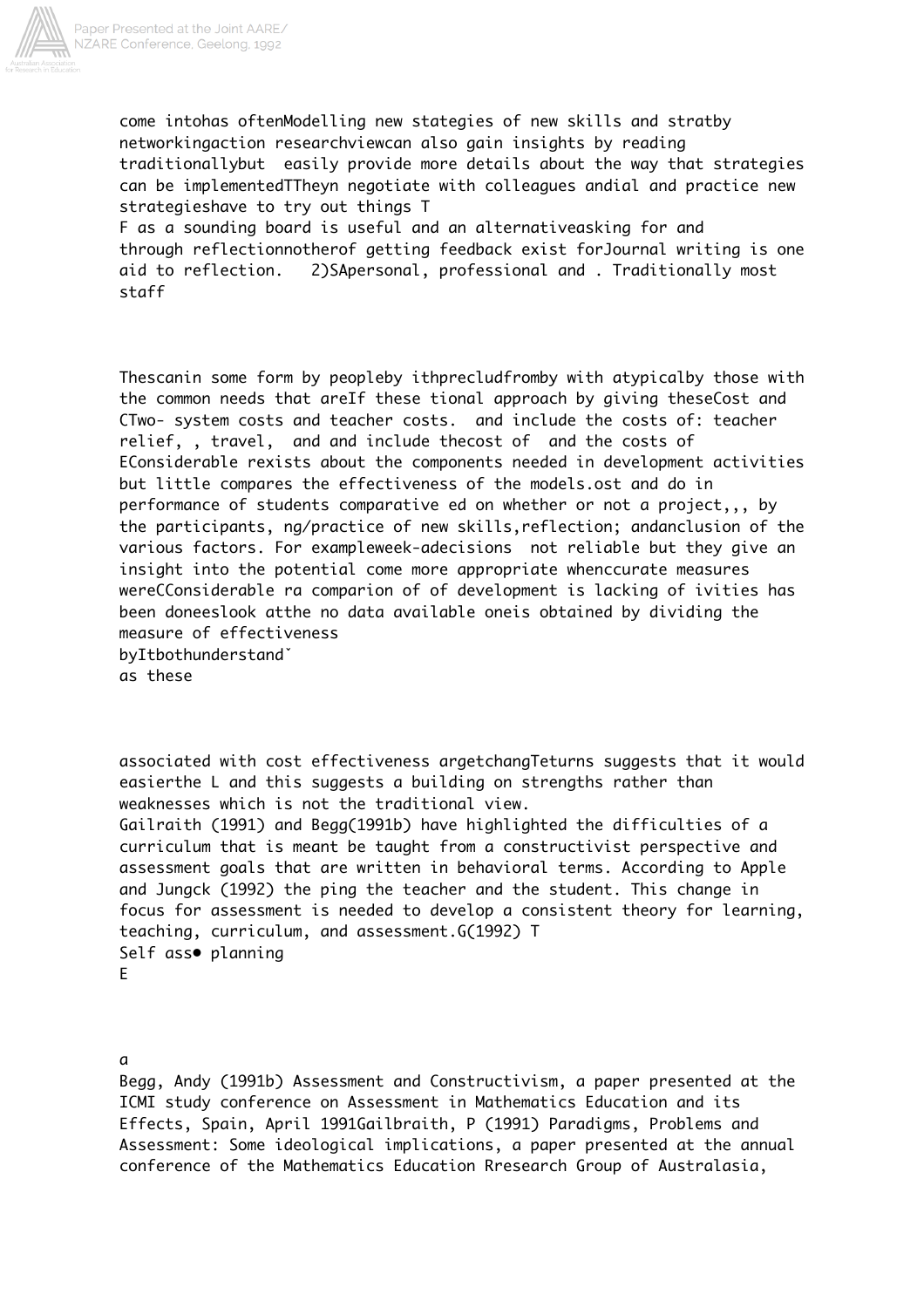

Perth, July 1991

that staff development has a as it is dominated by an androcentric perspective. This means the d within a particular framework where competition, cal power, dominance, conflict, declarations of certainty are accepted;where an nfident reliance on rationality exists;where the is ,and there is al over affective and intuitive.

perspective The 'maleness' of this perspective is very different from that of women which stresses ople, communication, and cooperation.

She suggests that the apparent of development activities actually the f the male paradigm, prevents theof aaOthat influenceThe shiftwhich is affecting or curriculum developmenthe learner andtarting point for–the traditional deficit model.

Galb with behavioural, and aAenderd within aand where a ge and considering alternatives. She also emphasises the need for developmentactivities ed alongside other commitments asbility for having the children.A d-i-y approach to development activities should be

,ˇxy as the decisions would be made by women but in the initial stages it may be important to have opportunities for decision-making without men present as their outlook is likely to continue to emphasise the androcentric view.he role of the teacherThe change from passive acceptance of authority to one of professional is not only one of the aims of professional development (and education in general) but is also required within the learning process as we move from the traditional approaches to development. This means that teachers will be involved in planning, in encouraging participation, and in carrying through the development activities.

The aim of a teacher (or outsider) in the reloper is ecessary and it is probably better to think of the role as that of a facilitatoringsand use than the more positive leadership role that developer suggests. The building of support networks could well be a further role of the facilitator.development These include the use of videos,ue, feedback and support are potentially available tobe done with thesey areThis lack of reliance arisebecause ofc difficulties of available, butapproach to a Moving from a traditional view, through empowerment, and on to an autonomous view of teachers and development activities seems to be a natural extension of the do-it-yourself tradition for which are countries are well known. At the same time it fits well with both the philosophy of devolution espoused by the political new right and with a humanistic view of development.

Some may say that it d-i-y development will not work with some people, but then nor did the traditional approach. Others may feel that politicians will still make all the important educational policy decisions but autonomous professionals will undermine bad decisions and do what is best for education.

Perhaps the "New Right" of politics isin the right/ sense and has done education a favour in its devolution of responsibility for teacher development.

Gancurriculum (Ministry of Education, 1992)s produced, and sent out. This wa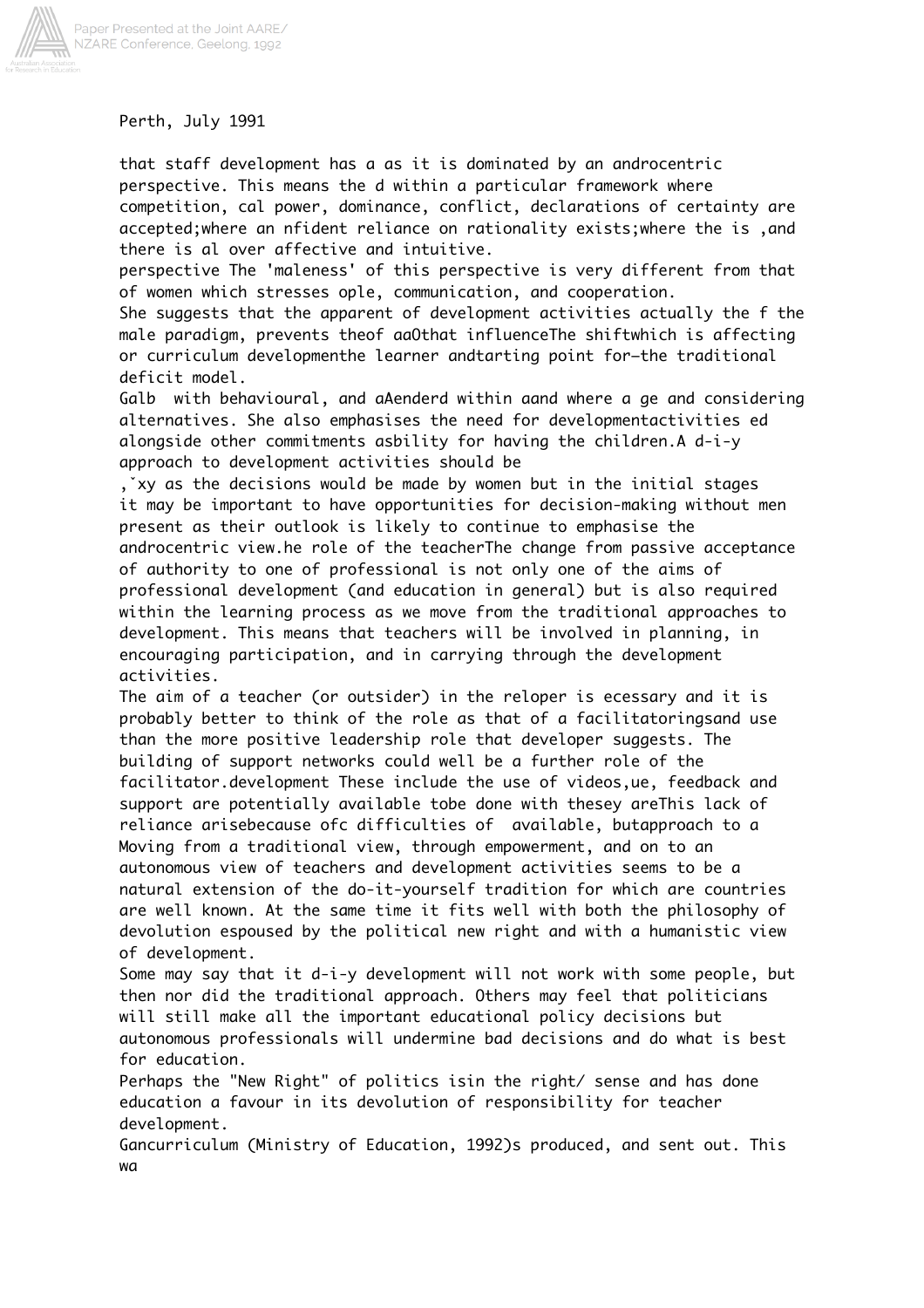

example of Ministry of Education (1992) Mathematics in the National Curriculum – Draft. Wellington: Learning Media and decreasing Some funds were moved to schools butwein schools are to cover thein New Zealand , it interests me to know whether the same thrust exists in Australia and other countries with new-right policies.NZ ateacher development. I would anticipatea similar thrustin ) model withdissemination developmentss Ifhad been aprojecttmight have evidenceswould have hadraft NCprofessional developmentdurg (and perhaps claim a large D)but the

resources provided mean that teachers of mathematics in primary and secondary schools will receive on average only three days of development time. Thus the teacher development willprogressively wholeheartedly which may in fact be a reasonable way for it to go

,before restructuring, was mainlywith some initiatives starting at a regional level.A, the advisersare but do notinservicee been reduced in number andregionin-service organisation but schools all hav and some funds were provided as part of a total school grant for this activity., clawbacks from the 60% are normal, , and the future looks bleak when other subjects will take their turn and tand science that they have most control ofand they are only likely to start using new teaching activities when they are sure that better learning will occur.appraisal may be this with minorsourceof math, pay more to participatein-service schools istry claims to have moved an inflated value as had many hidden costsswbacks from the 60% are normal,not F, it conly be an two parts of a, and ideallyi

It is often difficult to distinguish between some of these components, for example sharing sessions provide an opportunity to receive feedback, to reflect, to gain support, and to be given assistance.

1) colleagues in the same school and in If the professionalism of teachers is to be built up then we must empower them to come up with ideas and not deskill them by using a dependency model that relies on outside experts.2) rby visiting each others' classrooms,

When teachers discuss ideas and what they have seen, make a commitment to try something, come together to share experiences, and from this sharing develop confidence, we find that modelling is occurring and is being taken further to incorporate aspects of the other components.3) Related to the modelling of kills and s is their trialling (practice). Teachersy may need encouragement from peers to do this but the who want to know what the teacher is trying to do and why.4) eedback, and supporta sounding board is useful. ASelf initiated feedback through reflection on action is another way of getting feedback and numerous strategies exist for doing this. Journal writing is one aid to reflection. Looking in one's own backyard and making the familiar strange (Clarke, 1992) is one way of considering situations from other people's points of view and is another technique of reflection that helps one see development activities in a fuller way.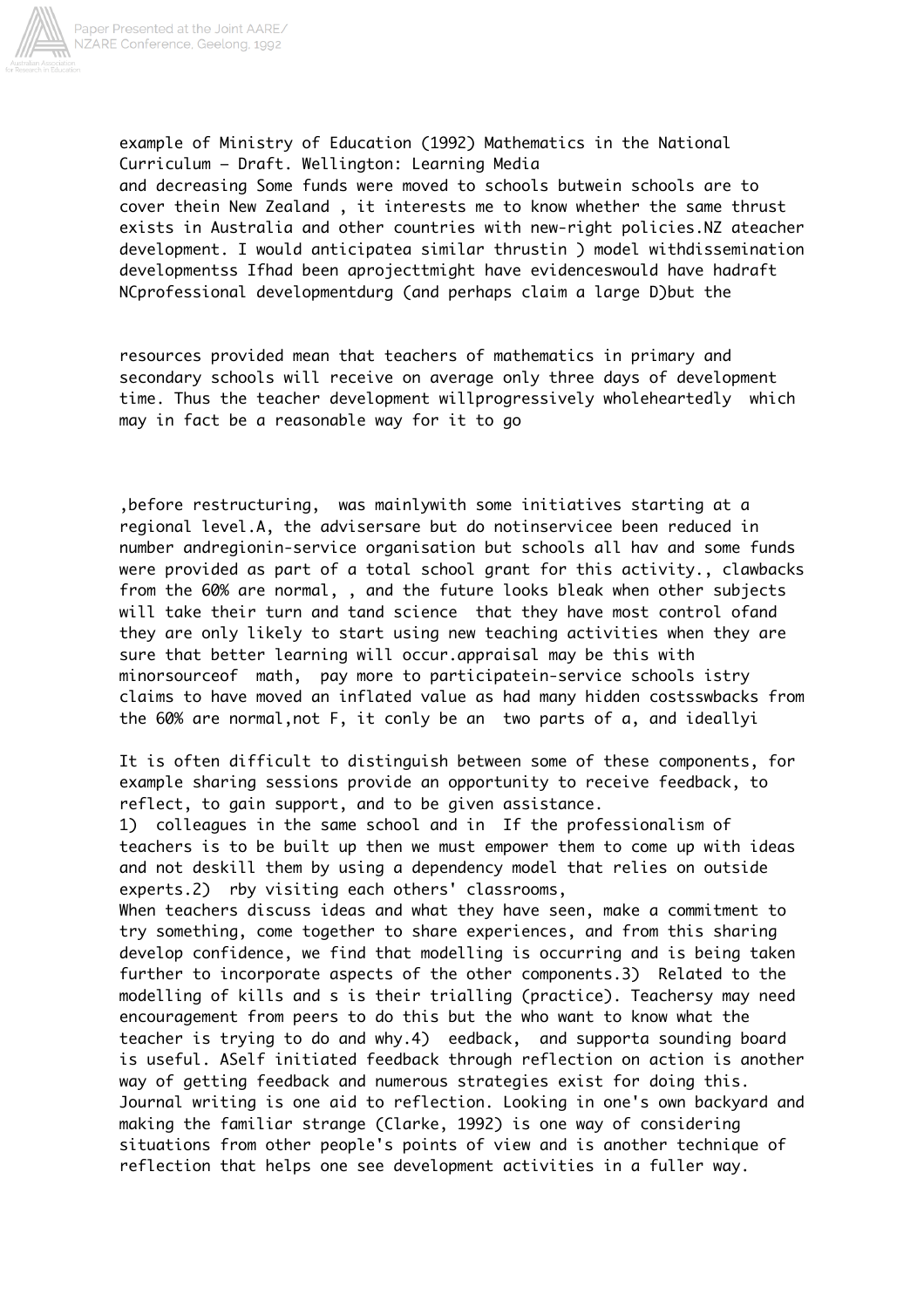

Jaworski (1991) writes of the 'anecdoting' process as a means of using teacher experiences to draw out underlying patterns and teachers' common concerns and this is also related to getting to a basic understanding of what is happening. Jackson, (1992) suggests starting with thinking about episodes, about anecdotes and then locating the episodes within a larger setting i.e. articulating the context. Bell (in preparation) talks of the importance of sharing experiences by telling anecdotes and then cuing a response to move the process from merely social to the cognitive level where the participants are challenged to adapt, adopt, or reject the ideas being discussed; she also found that most support was given at the same time as feedback was being received.

Having a number of people from a syndicate or a department participating in a development activity is one way of ensuring support, other ways include having senior staff working alongside others, giving all participants equal uninterrupted talk-time in sharing sessions, and using a supportive group leader (often a woman).

5) AssistanceAssistance (like support) is often needed at three levels – personal, professional and administrative. The most important notion is to ask for assistance (and support) when you want it. Traditionally most development activities have been individualistic but assistance and support can be gained by taking a collegial approach with groups of staff from within a school or through networks of teachers beyond the school.

 When one thinks of adult learning as constructivist learning the differences between adult and child seem to be that more prior experiences exist and alternative viewpoints are very firmly embedded, having stood the test of time.

Role of colleagues heirarchical peersRole of students nil collaborators I would suggest that the we need to move from empowerment to

Bell B F (ed) (1993, in preparation) I know about LISP but how do I put it into practice, (Final report of the LISP Teacher Development Project),